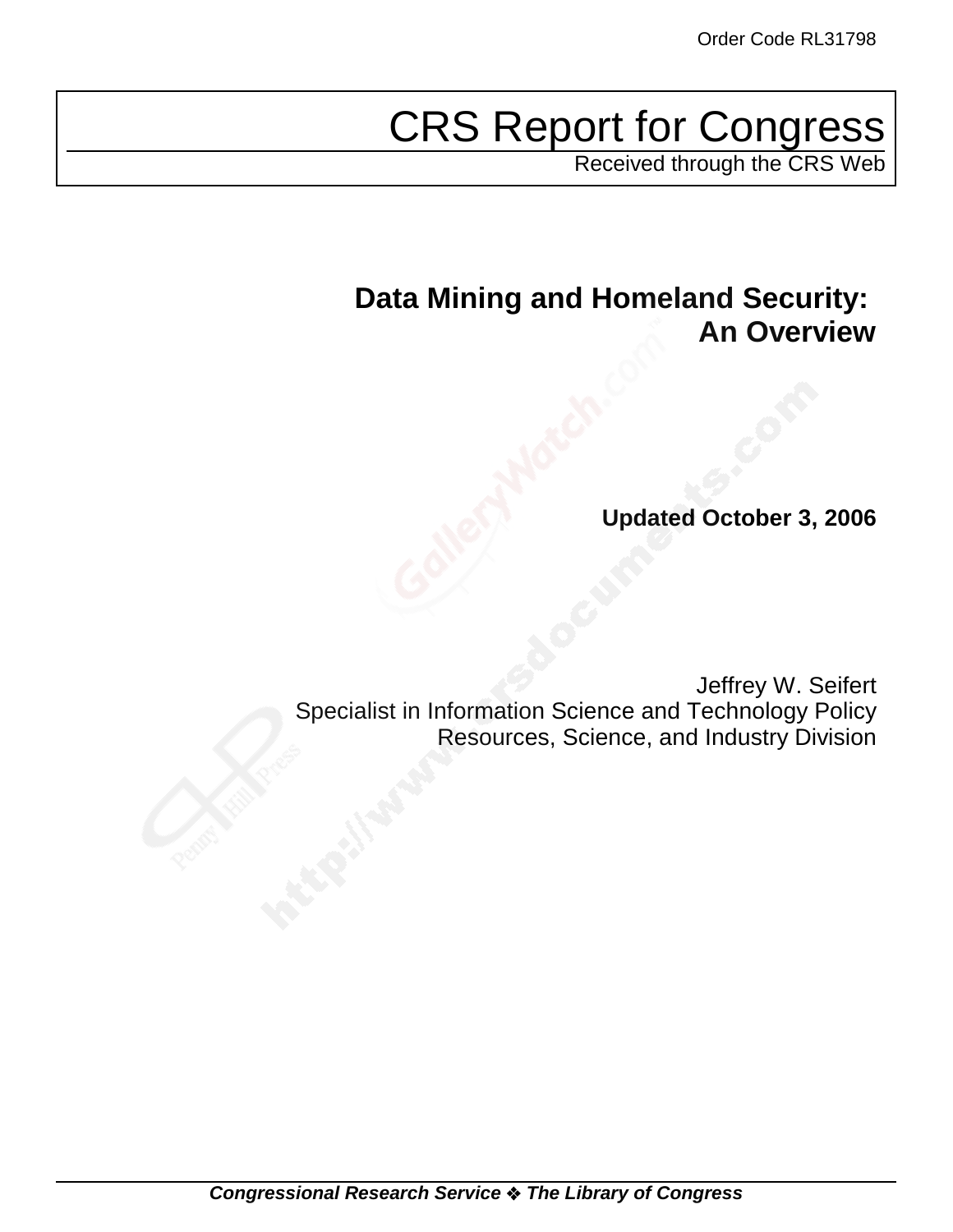# Data Mining and Homeland Security: An Overview

#### **Summary**

Data mining has become one of the key features of many homeland security initiatives. Often used as a means for detecting fraud, assessing risk, and product retailing, data mining involves the use of data analysis tools to discover previously unknown, valid patterns and relationships in large data sets. In the context of homeland security, data mining can be a potential means to identify terrorist activities, such as money transfers and communications, and to identify and track individual terrorists themselves, such as through travel and immigration records.

While data mining represents a significant advance in the type of analytical tools currently available, there are limitations to its capability. One limitation is that although data mining can help reveal patterns and relationships, it does not tell the user the value or significance of these patterns. These types of determinations must be made by the user. A second limitation is that while data mining can identify connections between behaviors and/or variables, it does not necessarily identify a causal relationship. Successful data mining still requires skilled technical and analytical specialists who can structure the analysis and interpret the output.

Data mining is becoming increasingly common in both the private and public sectors. Industries such as banking, insurance, medicine, and retailing commonly use data mining to reduce costs, enhance research, and increase sales. In the public sector, data mining applications initially were used as a means to detect fraud and waste, but have grown to also be used for purposes such as measuring and improving program performance. However, some of the homeland security data mining applications represent a significant expansion in the quantity and scope of data to be analyzed. Some efforts that have attracted a higher level of congressional interest include the Terrorism Information Awareness (TIA) project (now-discontinued) and the Computer-Assisted Passenger Prescreening System II (CAPPS II) project (nowcanceled and replaced by Secure Flight). Other initiatives that have been the subject of recent congressional interest include the Multi-State Anti-Terrorism Information Exchange (MATRIX), the Able Danger program and data collection and analysis projects being conducted by the National Security Agency (NSA).

As with other aspects of data mining, while technological capabilities are important, there are other implementation and oversight issues that can influence the success of a project's outcome. One issue is data quality, which refers to the accuracy and completeness of the data being analyzed. A second issue is the interoperability of the data mining software and databases being used by different agencies. A third issue is mission creep, or the use of data for purposes other than for which the data were originally collected. A fourth issue is privacy. Questions that may be considered include the degree to which government agencies should use and mix commercial data with government data, whether data sources are being used for purposes other than those for which they were originally designed, and possible application of the Privacy Act to these initiatives. It is anticipated that congressional oversight of data mining projects will grow as data mining efforts continue to evolve. This report will be updated as events warrant.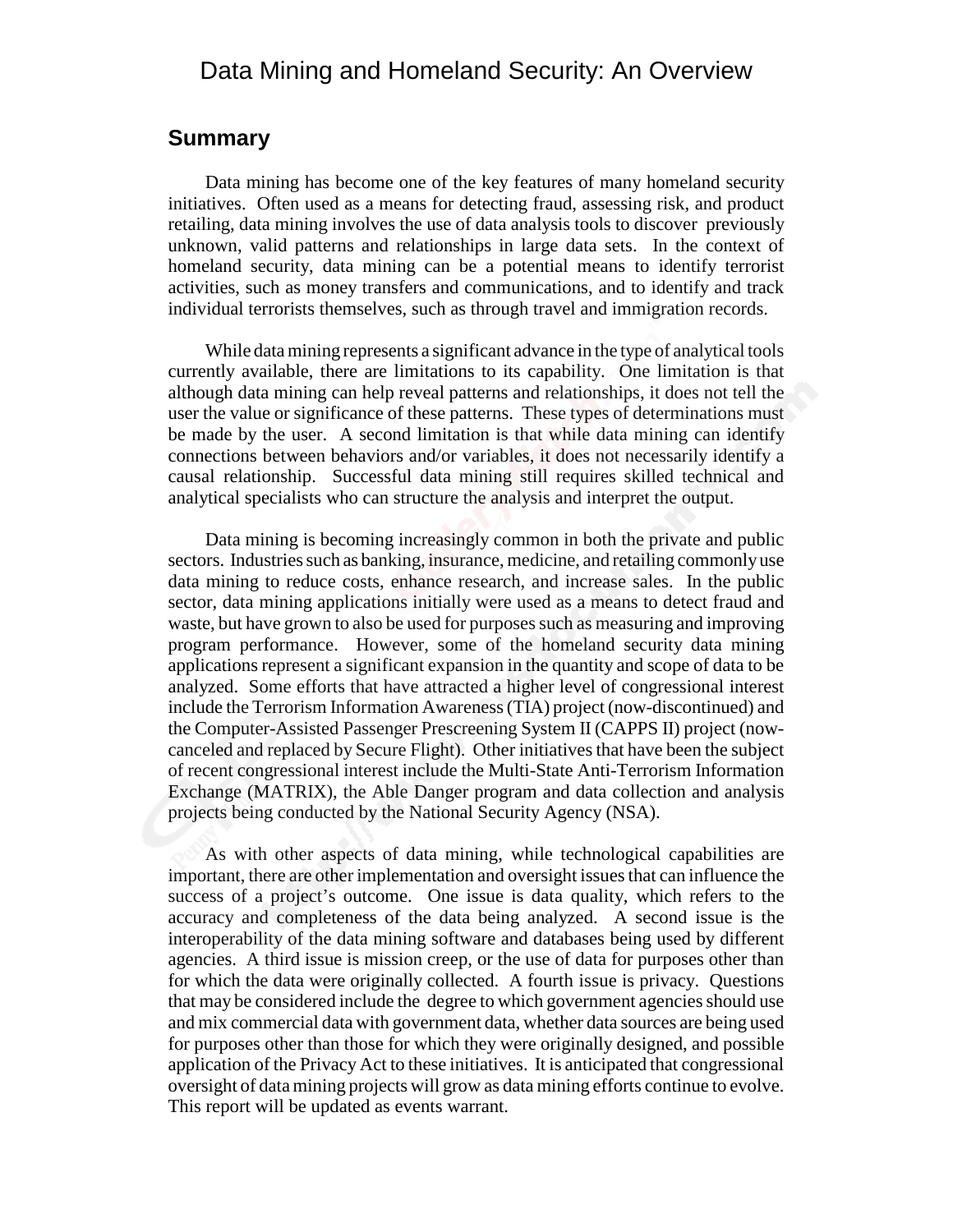# **Contents**

| Computer-Assisted Passenger Prescreening System (CAPPS II)  8<br>Multistate Anti-Terrorism Information Exchange (MATRIX) Pilot<br>National Security Agency (NSA) and the Terrorist Surveillance |
|-------------------------------------------------------------------------------------------------------------------------------------------------------------------------------------------------|
| Novel Intelligence from Massive Data (NIDM) Program  19                                                                                                                                         |
|                                                                                                                                                                                                 |
|                                                                                                                                                                                                 |
|                                                                                                                                                                                                 |
| <b>PERP</b>                                                                                                                                                                                     |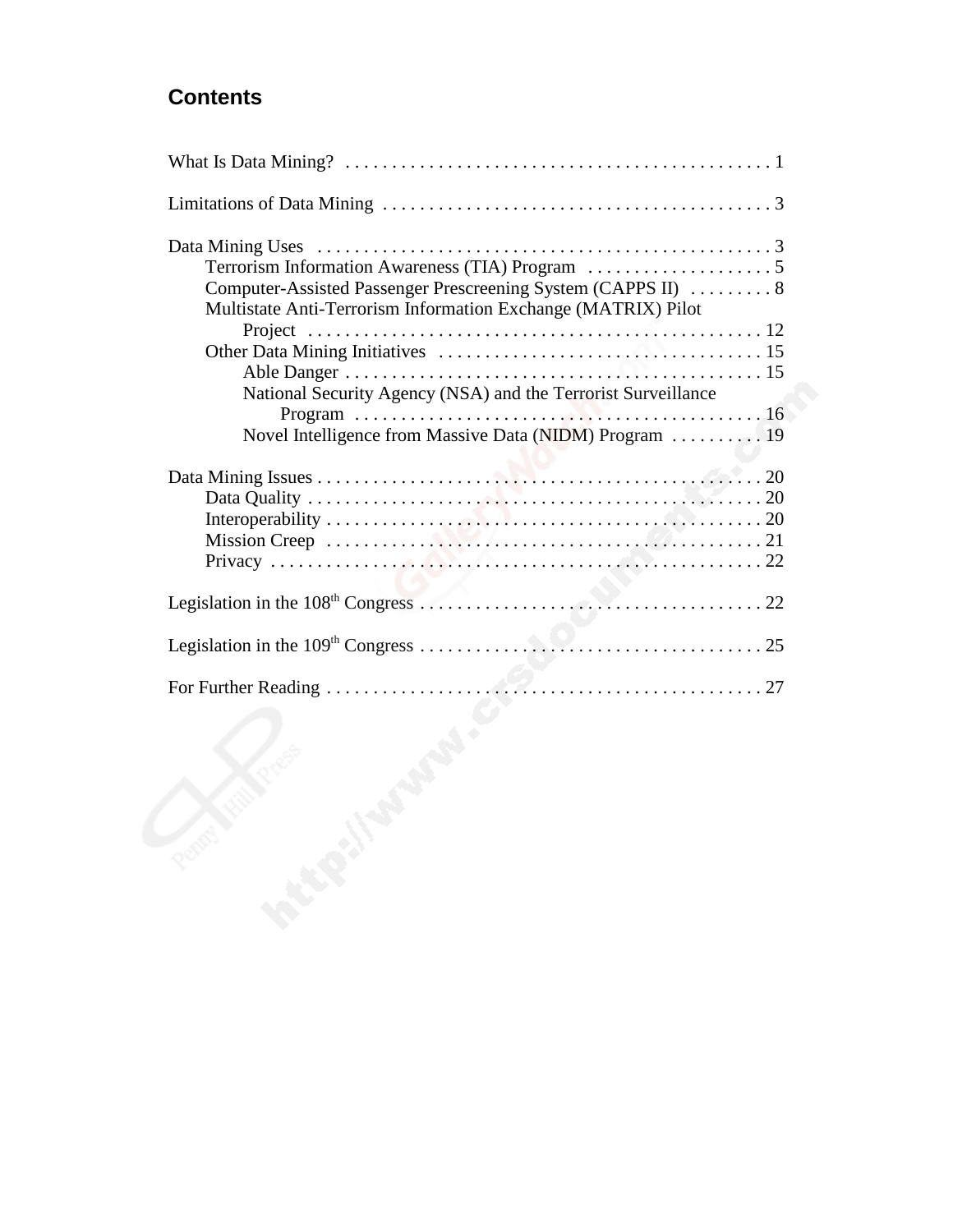# Data Mining and Homeland Security: An Overview

## **What Is Data Mining?**

Data mining involves the use of sophisticated data analysis tools to discover previously unknown, valid patterns and relationships in large data sets.<sup>1</sup> These tools can include statistical models, mathematical algorithms, and machine learning methods (algorithms that improve their performance automatically through experience, such as neural networks or decision trees). Consequently, data mining consists of more than collecting and managing data, it also includes analysis and prediction.

Data mining can be performed on data represented in quantitative, textual, or multimedia forms. Data mining applications can use a variety of parameters to examine the data. They include association (patterns where one event is connected to another event, such as purchasing a pen and purchasing paper), sequence or path analysis (patterns where one event leads to another event, such as the birth of a child and purchasing diapers), classification (identification of new patterns, such as coincidences between duct tape purchases and plastic sheeting purchases), clustering (finding and visually documenting groups of previously unknown facts, such as geographic location and brand preferences), and forecasting (discovering patterns from which one can make reasonable predictions regarding future activities, such as the prediction that people who join an athletic club may take exercise classes). $2$ 

As an application, compared to other data analysis applications, such as structured queries (used in many commercial databases) or statistical analysis software, data mining represents a *difference of kind rather than degree*. Many simpler analytical tools utilize a verification-based approach, where the user develops a hypothesis and then tests the data to prove or disprove the hypothesis. For example, a user might hypothesize that a customer who buys a hammer, will also buy a box of nails. The effectiveness of this approach can be limited by the creativity of the user to develop various hypotheses, as well as the structure of the software being used. In contrast, data mining utilizes a discovery approach, in which algorithms can be used to examine several multidimensional data relationships simultaneously, identifying those that are unique or frequently represented. For example, a hardware

<sup>&</sup>lt;sup>1</sup> Two Crows Corporation, *Introduction to Data Mining and Knowledge Discovery, Third Edition* (Potomac, MD: Two Crows Corporation, 1999); Pieter Adriaans and Dolf Zantinge, *Data Mining* (New York: Addison Wesley, 1996).

<sup>&</sup>lt;sup>2</sup> For a more technically-oriented definition of data mining, see [http://searchcrm .techtarget.com/gDefinition/0,294236,sid11\_gci211901,00.html].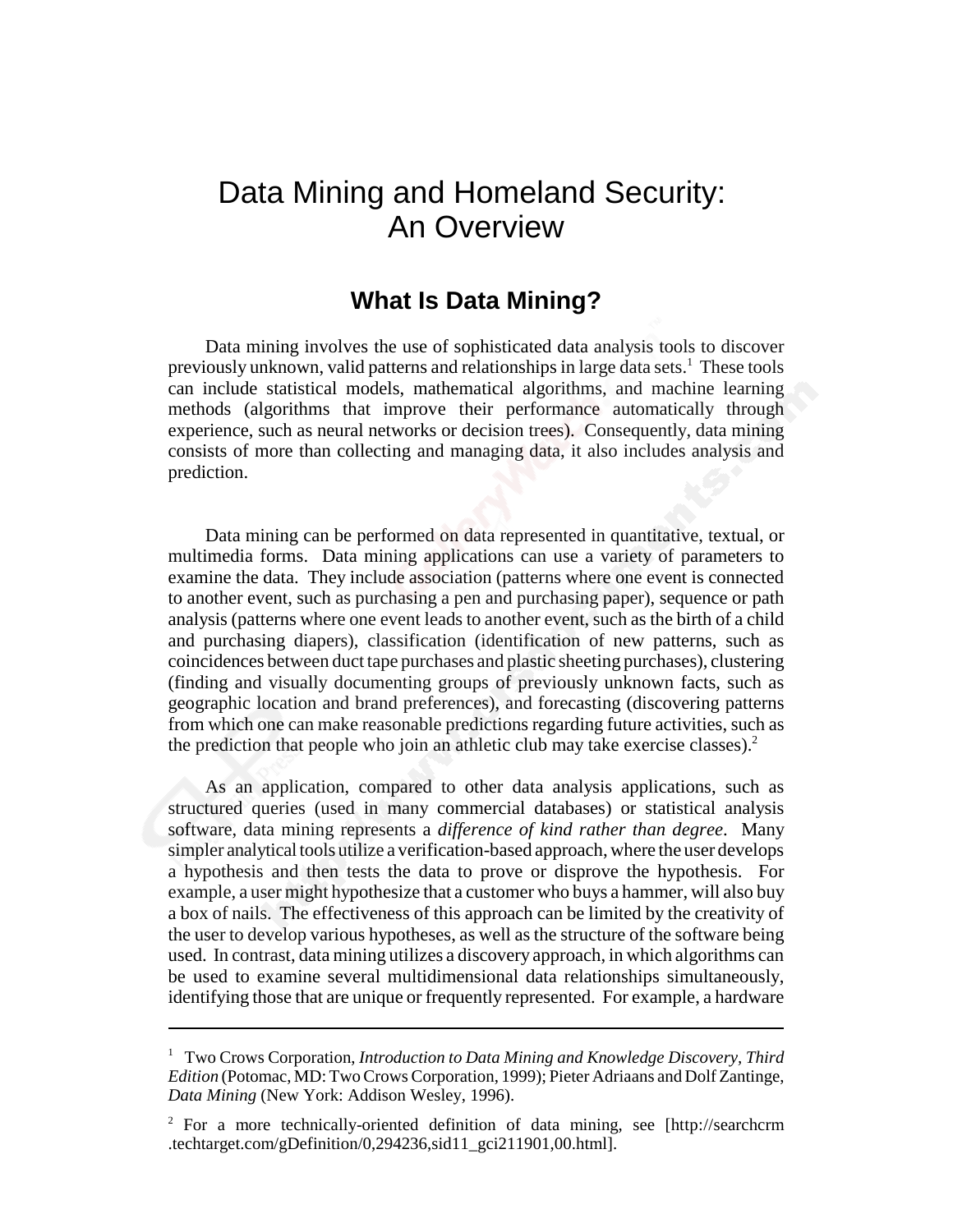store may compare their customers' tool purchases with home ownership, type of automobile driven, age, occupation, income, and/or distance between residence and the store. As a result of its complex capabilities, two precursors are important for a successful data mining exercise; a clear formulation of the problem to be solved, and access to the relevant data. $3$ 

Reflecting this conceptualization of data mining, some observers consider data mining to be just one step in a larger process known as knowledge discovery in databases (KDD). Other steps in the KDD process, in progressive order, include data cleaning, data integration, data selection, data transformation, (data mining), pattern evaluation, and knowledge presentation.<sup>4</sup>

A number of advances in technology and business processes have contributed to a growing interest in data mining in both the public and private sectors. Some of these changes include the growth of computer networks, which can be used to connect databases; the development of enhanced search-related techniques such as neural networks and advanced algorithms; the spread of the client/server computing model, allowing users to access centralized data resources from the desktop; and an increased ability to combine data from disparate sources into a single searchable source.<sup>5</sup>

In addition to these improved data management tools, the increased availability of information and the decreasing costs of storing it have also played a role. Over the past several years there has been a rapid increase in the volume of information collected and stored, with some observers suggesting that the quantity of the world's data approximately doubles every year.<sup>6</sup> At the same time, the costs of data storage have decreased significantly from dollars per megabyte to pennies per megabyte. Similarly, computing power has continued to double every 18-24 months, while the relative cost of computing power has continued to decrease.<sup>7</sup>

Data mining has become increasingly common in both the public and private sectors. Organizations use data mining as a tool to survey customer information, reduce fraud and waste, and assist in medical research. However, the proliferation of data mining has raised some implementation and oversight issues as well. These include concerns about the quality of the data being analyzed, the interoperability of the databases and software between agencies, and potential infringements on privacy.

<sup>3</sup> John Makulowich, "Government Data Mining Systems Defy Definition," *Washington Technology*, 22 February 1999, [http://www.washingtontechnology.com/news/13\_22/tech\_ features/393-3.html].

<sup>4</sup> Jiawei Han and Micheline Kamber, *Data Mining: Concepts and Techniques* (New York: Morgan Kaufmann Publishers, 2001), p. 7.

<sup>5</sup> Pieter Adriaans and Dolf Zantinge, *Data Mining* (New York: Addison Wesley, 1996), pp. 5-6.

<sup>6</sup> Ibid., p. 2.

<sup>7</sup> Two Crows Corporation, *Introduction to Data Mining and Knowledge Discovery, Third Edition* (Potomac, MD: Two Crows Corporation, 1999), p. 4.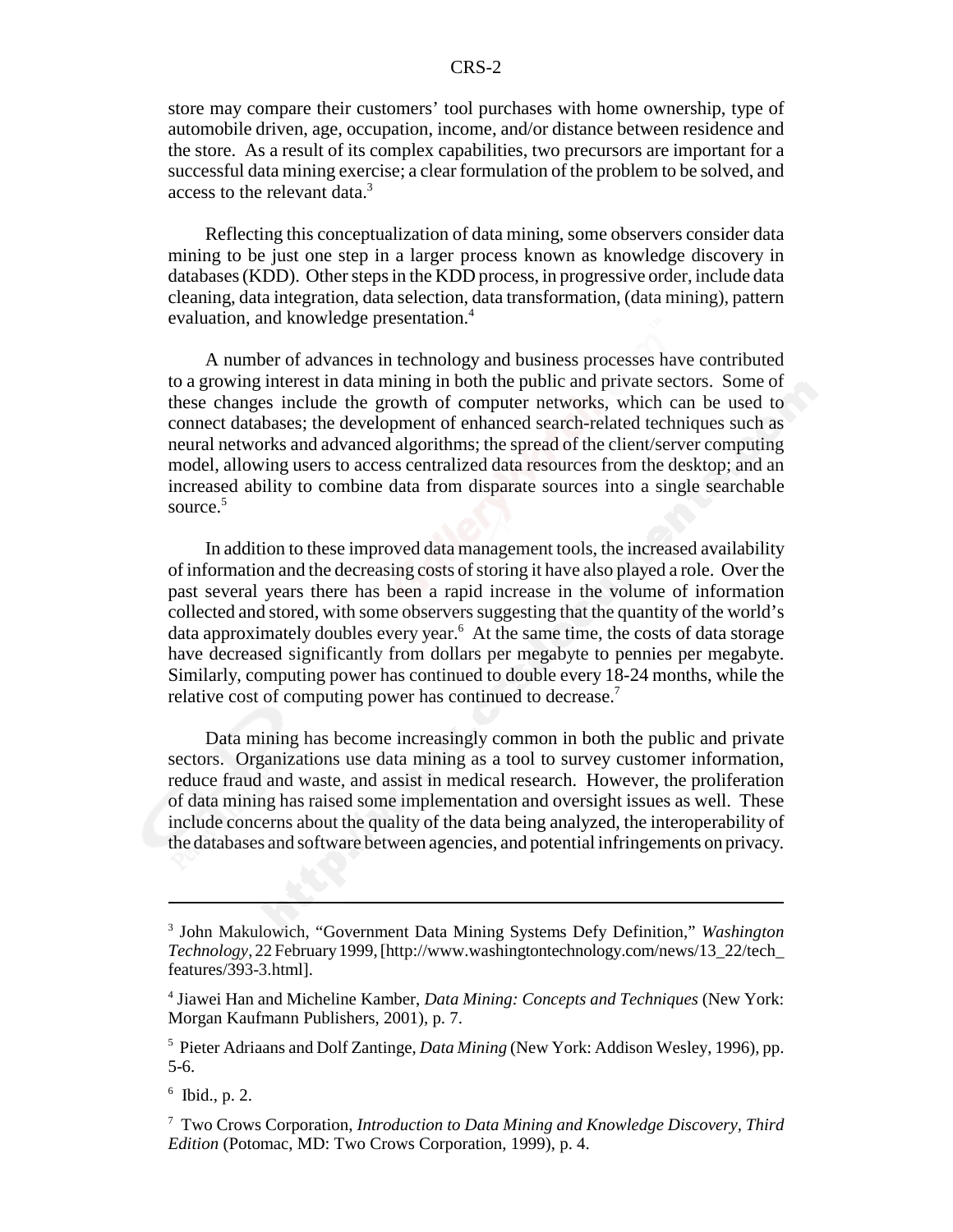Also, there are some concerns that the limitations of data mining are being overlooked as agencies work to emphasize their homeland security initiatives.

## **Limitations of Data Mining**

While data mining products can be very powerful tools, they are not selfsufficient applications. To be successful, data mining requires skilled technical and analytical specialists who can structure the analysis and interpret the output that is created. Consequently, the limitations of data mining are primarily data or personnelrelated, rather than technology-related.<sup>8</sup>

Although data mining can help reveal patterns and relationships, it does not tell the user the value or significance of these patterns. These types of determinations must be made by the user. Similarly, the validity of the patterns discovered is dependent on how they compare to "real world" circumstances. For example, to assess the validity of a data mining application designed to identify potential terrorist suspects in a large pool of individuals, the user may test the model using data that includes information about known terrorists. However, while possibly re-affirming a particular profile, it does not necessarily mean that the application will identify a suspect whose behavior significantly deviates from the original model.

Another limitation of data mining is that while it can identify connections between behaviors and/or variables, it does not necessarily identify a causal relationship. For example, an application may identify that a pattern of behavior, such as the propensity to purchase airline tickets just shortly before the flight is scheduled to depart, is related to characteristics such as income, level of education, and Internet use. However, that does not necessarily indicate that the ticket purchasing behavior is caused by one or more of these variables. In fact, the individual's behavior could be affected by some additional variable(s) such as occupation (the need to make trips on short notice), family status (a sick relative needing care), or a hobby (taking advantage of last minute discounts to visit new destinations).<sup>9</sup>

# **Data Mining Uses**

Data mining is used for a variety of purposes in both the private and public sectors. Industries such as banking, insurance, medicine, and retailing commonly use data mining to reduce costs, enhance research, and increase sales. For example, the insurance and banking industries use data mining applications to detect fraud and assist in risk assessment (e.g., credit scoring). Using customer data collected over several years, companies can develop models that predict whether a customer is a good credit risk, or whether an accident claim may be fraudulent and should be investigated more closely. The medical community sometimes uses data mining to

<sup>8</sup> Ibid., p. 2.

<sup>9</sup> Ibid., p. 1.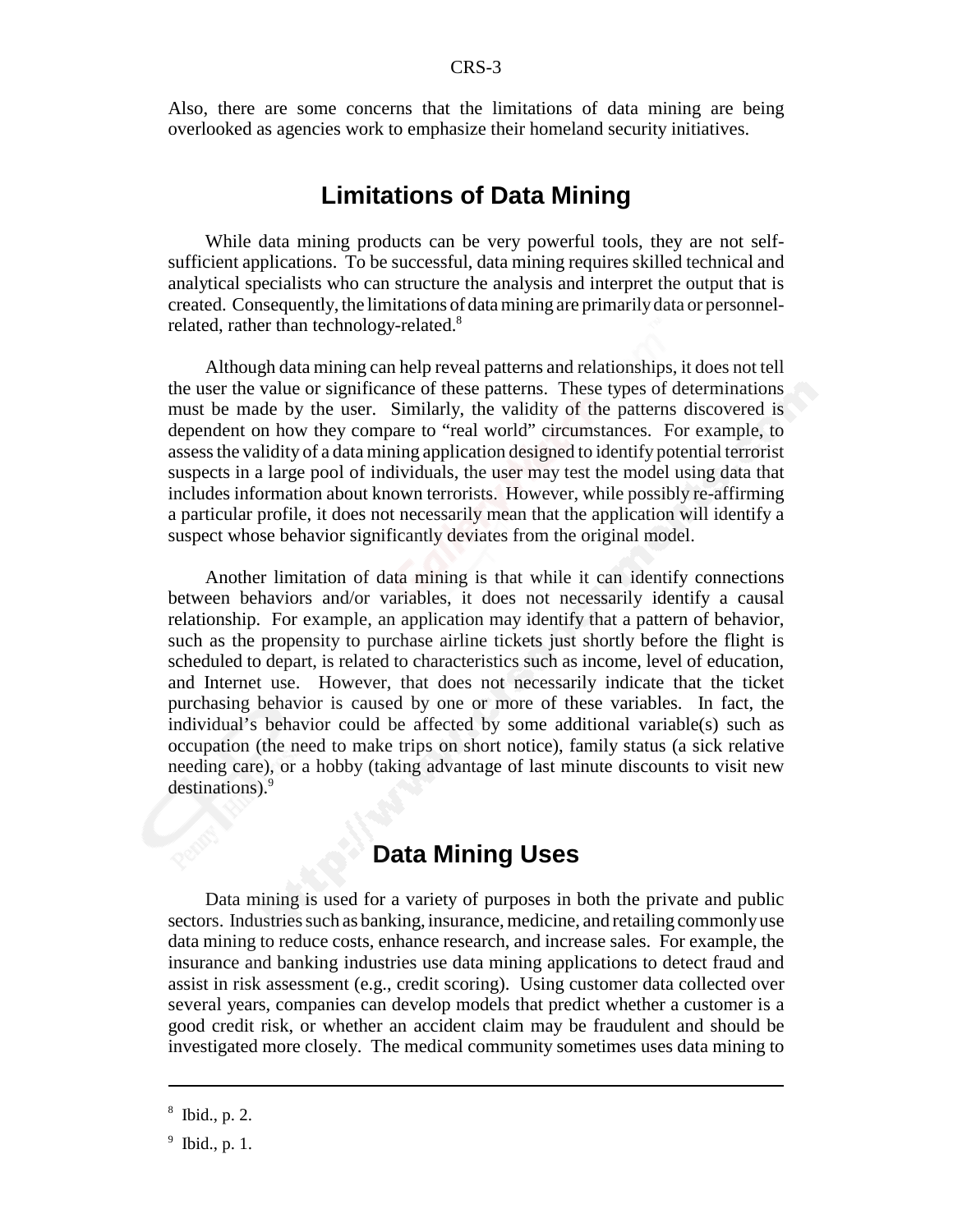help predict the effectiveness of a procedure or medicine. Pharmaceutical firms use data mining of chemical compounds and genetic material to help guide research on new treatments for diseases. Retailers can use information collected through affinity programs (e.g., shoppers' club cards, frequent flyer points, contests) to assess the effectiveness of product selection and placement decisions, coupon offers, and which products are often purchased together. Companies such as telephone service providers and music clubs can use data mining to create a "churn analysis," to assess which customers are likely to remain as subscribers and which ones are likely to switch to a competitor. $10$ 

In the public sector, data mining applications were initially used as a means to detect fraud and waste, but they have grown also to be used for purposes such as measuring and improving program performance. It has been reported that data mining has helped the federal government recover millions of dollars in fraudulent Medicare payments.<sup>11</sup> The Justice Department has been able to use data mining to assess crime patterns and adjust resource allotments accordingly. Similarly, the Department of Veterans Affairs has used data mining to help predict demographic changes in the constituency it serves so that it can better estimate its budgetary needs. Another example is the Federal Aviation Administration, which uses data mining to review plane crash data to recognize common defects and recommend precautionary measures. $^{12}$ 

Recently, data mining has been increasingly cited as an important tool for homeland security efforts. Some observers suggest that data mining should be used as a means to identify terrorist activities, such as money transfers and communications, and to identify and track individual terrorists themselves, such as through travel and immigration records. Initiatives that have attracted significant attention include the now-discontinued Terrorism Information Awareness (TIA) project<sup>13</sup> conducted by the Defense Advanced Research Projects Agency (DARPA),

 $<sup>13</sup>$  This project was originally identified as the Total Information Awareness project until</sup> DARPA publicly renamed it the Terrorism Information Awareness project in May 2003.

Section 8131 of the FY2004 Department of Defense Appropriations Act (P.L. 108-87) prohibited further funding of TIA as a whole, while allowing unspecified subcomponents of the TIA initiative to be funded as part of DOD's classified budget, subject to the provisions of the National Foreign Intelligence Program, which restricts the processing and analysis of information on U.S. citizens. For further details regarding this provision, see CRS Report RL31805, *Authorization and Appropriations for FY2004: Defense*, by Amy (continued...)

<sup>10</sup> Two Crows Corporation, *Introduction to Data Mining and Knowledge Discovery, Third Edition* (Potomac, MD: Two Crows Corporation, 1999), p. 5; Patrick Dillon, *Data Mining: Transforming Business Data Into Competitive Advantage and Intellectual Capital* (Atlanta GA: The Information Management Forum, 1998), pp. 5-6.

<sup>&</sup>lt;sup>11</sup> George Cahlink, "Data Mining Taps the Trends," *Government Executive Magazine*, October 1, 2000, [http://www.govexec.com/tech/articles/1000managetech.htm].

 $12$  Ibid.; for a more detailed review of the purpose for data mining conducted by federal departments and agencies, see U.S. General Accounting Office, *Data Mining: Federal Efforts Cover a Wide Range of Uses*, GAO Report GAO-04-548 (Washington: May 2004).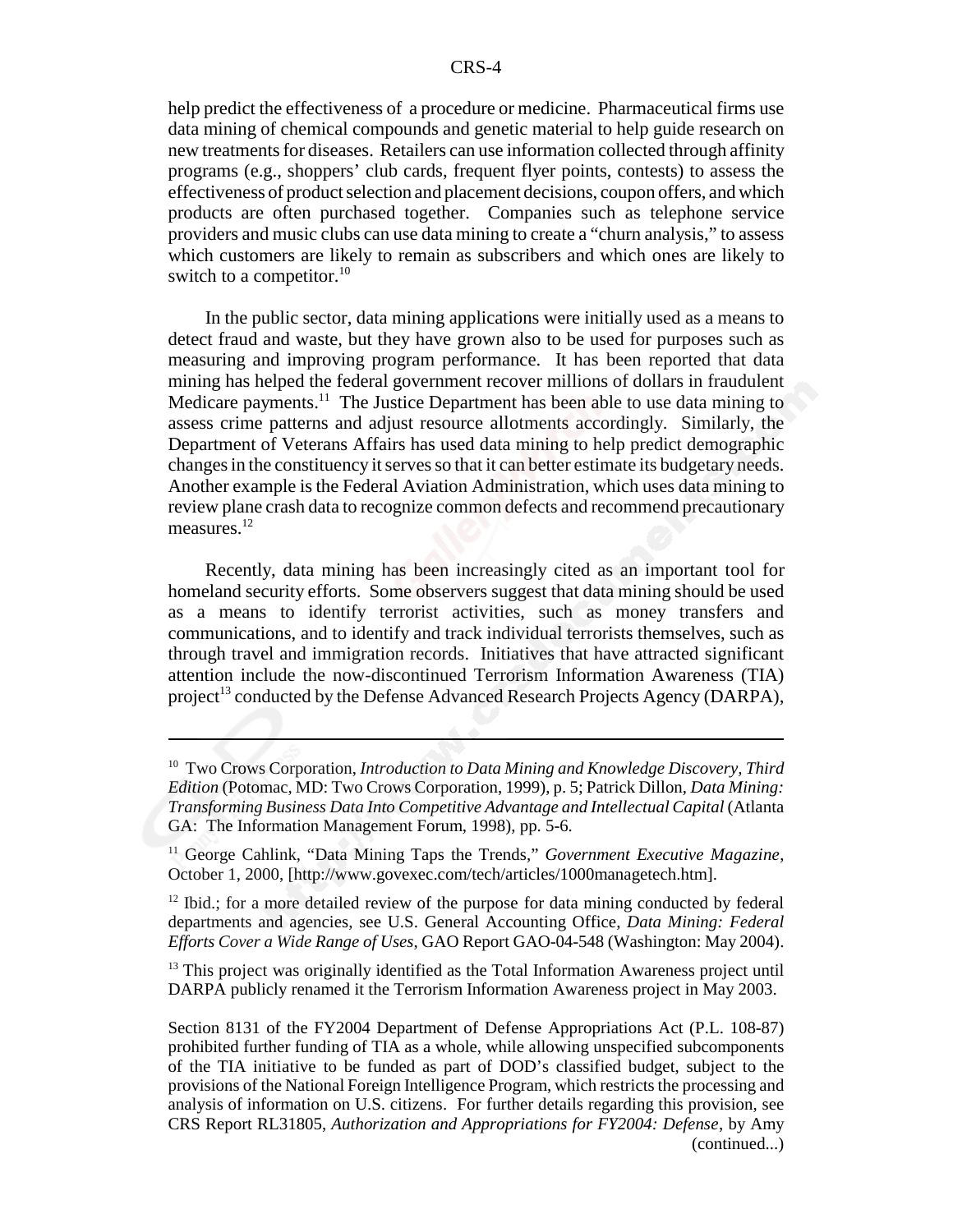and the now-canceled Computer-Assisted Passenger Prescreening System II (CAPPS II) that was being developed by the Transportation Security Administration (TSA). CAPPS II is being replaced by a new program called Secure Flight. Other initiatives that have recently been the subject of congressional interest include the Able Danger program and data collection and analysis projects being conducted by the National Security Agency (NSA).

#### **Terrorism Information Awareness (TIA) Program**

In the immediate aftermath of the September 11, 2001, terrorist attacks, many questions were raised about the country's intelligence tools and capabilities, as well as the government's ability to detect other so-called "sleeper cells," if, indeed, they existed. One response to these concerns was the creation of the Information Awareness Office (IAO) at the Defense Advanced Research Projects Agency  $(DARPA)^{14}$  in January 2002. The role of IAO was "in part to bring together, under the leadership of one technical office director, several existing DARPA programs focused on applying information technology to combat terrorist threats."15 The mission statement for IAO suggested that the emphasis on these technology programs was to "counter asymmetric threats by achieving *total information awareness* useful for preemption, national security warning, and national security decision making."16 To that end, the TIA project was to focus on three specific areas of research, anticipated to be conducted over five years, to develop technologies that would assist in the detection of terrorist groups planning attacks against American interests, both inside and outside the country. The three areas of research and their purposes were described in a DOD Inspector General report as:

"… language translation, data search with pattern recognition and privacy protection, and advanced collaborative and decision support tools. Language translation technology would enable the rapid analysis of foreign languages, both spoken and written, and allow analysts to quickly search the translated materials for clues about emerging threats. The data search, pattern recognition, and privacy protection technologies would permit analysts to search vast quantities of data for patterns that suggest terrorist activity while at the same time controlling access to the data, enforcing laws and policies, and ensuring detection of misuse of the information obtained. The collaborative reasoning and decision

 $13$  (...continued)

Belasco and Stephen Daggett.

<sup>&</sup>lt;sup>14</sup> DARPA "is the central research and development organization for the Department of Defense (DOD)" that engages in basic and applied research, with a specific focus on "research and technology where risk and payoff are both very high and where success may provide dramatic advances for traditional military roles and missions." [http://www.darpa.mil/]

<sup>15</sup> Department of Defense. 20 May 2003. *Report to Congress Regarding the Terrorism Information Awareness Program, Executive Summary*, p.2.

<sup>16</sup> Department of Defense. 20 May 2003. *Report to Congress Regarding the Terrorism Information Awareness Program, Detailed Information*, p.1 (emphasis added).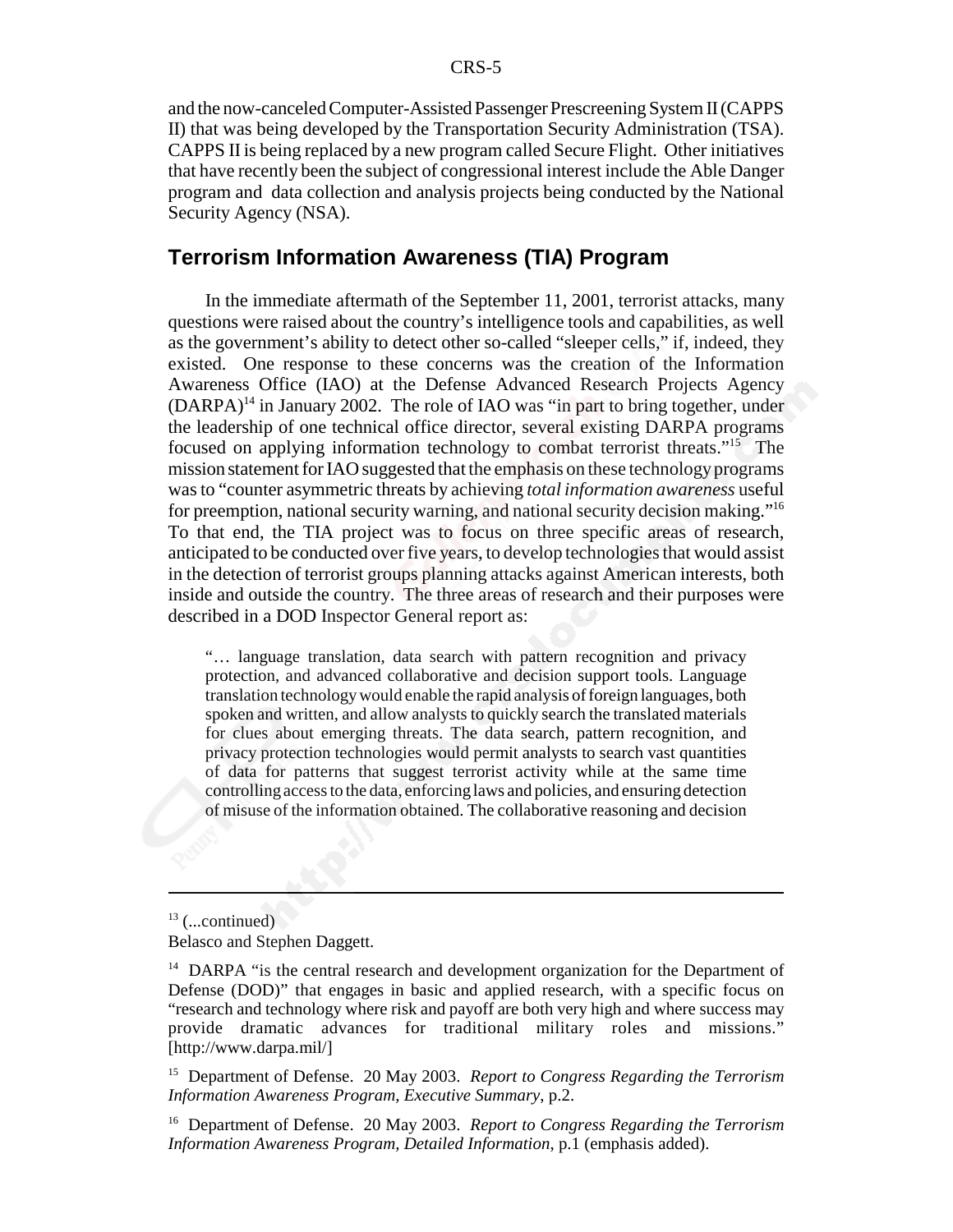support technologies would allow analysts from different agencies to share data."17

Each part had the potential to improve the data mining capabilities of agencies that adopt the technology.18 Automated rapid language translation could allow analysts to search and monitor foreign language documents and transmissions more quickly than currently possible. Improved search and pattern recognition technologies may enable more comprehensive and thorough mining of transactional data, such as passport and visa applications, car rentals, driver license renewals, criminal records, and airline ticket purchases. Improved collaboration and decision support tools might facilitate the search and coordination activities being conducted by different agencies and levels of government.<sup>19</sup>

In public statements DARPA frequently referred to the TIA program as a research and development project designed to create experimental prototype tools, and that the research agency would only use "data that is legally available and obtainable by the U.S. Government."20 DARPA further emphasized that these tools could be adopted and used by *other* agencies, and that DARPA itself would not be engaging in any actual-use data mining applications, although it could "support production of a scalable leave-behind system prototype."21 In addition, some of the technology projects being carried out in association with the TIA program did not involve data mining.<sup>22</sup> However, the TIA program's overall emphasis on collecting, tracking, and analyzing data trails left by individuals served to generate significant and vocal opposition soon after John Poindexter made a presentation on TIA at the DARPATech 2002 Conference in August 2002.<sup>23</sup>

19 For more details about the Terrorism Information Awareness program and related information and privacy laws, see CRS Report RL31730, *Privacy: Total Information Awareness Programs and Related Information Access, Collection, and Protection Laws*, by Gina Marie Stevens, and CRS Report RL31786, *Total Information Awareness Programs: Funding, Composition, and Oversight Issues*, by Amy Belasco.

<sup>20</sup> Department of Defense, DARPA, "Defense Advanced Research Project Agency's Information Awareness Office and Total Information Awareness Project," p. 1, [http://www.iwar.org.uk/news-archive/tia/iaotia.pdf].

 $21$  Ibid., p. 2.

<sup>&</sup>lt;sup>17</sup> Department of Defense, Office of the Inspector General. 12 December 2003. *Information Technology Management: Terrorism Information Awareness Project (D2004- 033)*. P. 7.

<sup>&</sup>lt;sup>18</sup> It is important to note that while DARPA's mission is to conduct research and development on technologies that can be used to address national-level problems, it would not be responsible for the operation of TIA, if it were to be adopted.

 $^{22}$  Although most of the TIA-related projects did involve some form of data collection, the primary purposes of some of these projects, such as war gaming, language translation, and biological agent detection, were less connected to data mining activities. For a description of these projects, see [http://www.fas.org/irp/agency/dod/poindexter.html].

<sup>23</sup> The text of Poindexter's presentation is available at [http://www.darpa.mil /DARPATech2002/presentations/iao\_pdf/speeches/POINDEXT.pdf]. The slide presentation (continued...)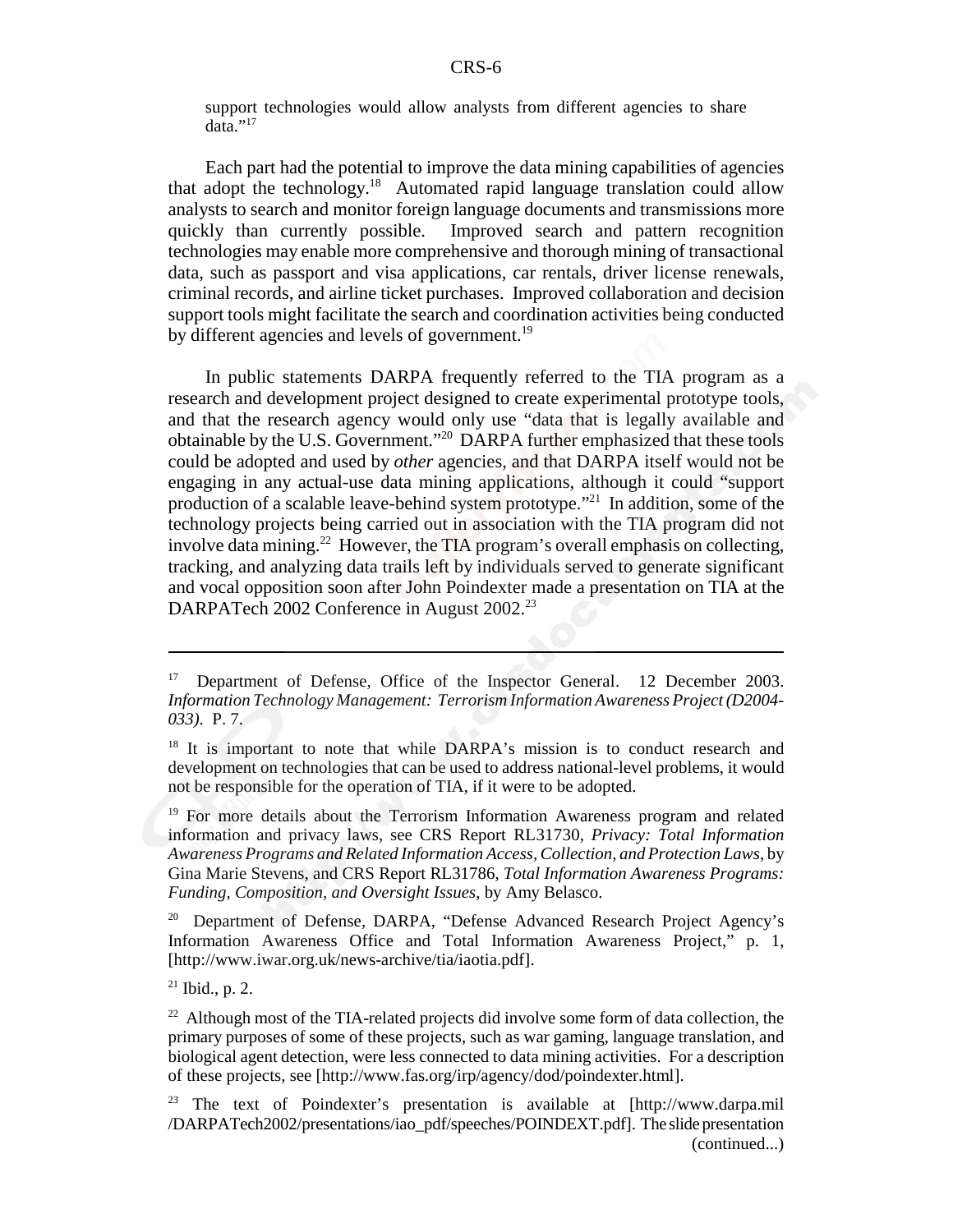Critics of the TIA program were further incensed by two administrative aspects of the project. The first involved the Director of IAO, Dr. John M. Poindexter. Poindexter, a retired Admiral, was, until that time, perhaps most well-known for his alleged role in the Iran-contra scandal during the Reagan Administration. His involvement with the program caused many in the civil liberties community to question the true motives behind  $TIA.$ <sup>24</sup> The second source of contention involved TIA's original logo, which depicted an "all-seeing" eye atop of a pyramid looking down over the globe, accompanied by the Latin phrase *scientia est potentia* (knowledge is power).<sup>25</sup> Although DARPA eventually removed the logo from its website, it left a lasting impression.

The continued negative publicity surrounding the TIA program contributed to the introduction of a number of bills in Congress that eventually led to the program's dissolution. Among these bills was S. 188, the Data-Mining Moratorium Act of 2003, which, if passed, would have imposed a moratorium on the implementation of data mining under the TIA program by the Department of Defense, as well as any similar program by the Department of Homeland Security. An amendment included in the Omnibus Appropriations Act for Fiscal Year 2003 (P.L. 108-7) required the Director of Central Intelligence, the Secretary of Defense, and the Attorney General to submit a joint report to Congress within 90 days providing details about the TIA program.26 Funding for TIA as a whole was prohibited with the passage of the FY2004 Department of Defense Appropriations Act (P.L. 108-87) in September 2003. However, Section 8131 of the law allowed unspecified subcomponents of the TIA initiative to be funded as part of DOD's classified budget, subject to the provisions of the National Foreign Intelligence Program, which restricts the processing and analysis of information on U.S. citizens.<sup>27</sup>

 $23$  (...continued)

of Poindexter's presentation is available at [http://www.darpa.mil/DARPATech2002 /presentations/iao\_pdf/slides/PoindexterIAO.pdf].

<sup>&</sup>lt;sup>24</sup> Shane Harris, "Counterterrorism Project Assailed By Lawmakers, Privacy Advocates," *Government Executive Magazine,* 25 November 2002, [http://www.govexec.com /dailyfed/1102/112502h1.htm].

<sup>&</sup>lt;sup>25</sup> The original logo can be found at  $[http://www.thememoryhole.org/policiestate/iao$ logo.htm].

<sup>&</sup>lt;sup>26</sup> The report is available at [http://www.eff.org/Privacy/TIA/TIA-report.pdf]. Some of the information required includes spending schedules, likely effectiveness of the program, likely impact on privacy and civil liberties, and any laws and regulations that may need to be changed to fully deploy TIA. If the report was not submitted within 90 days, funding for the TIA program could have been discontinued. For more details regarding this amendment, see CRS Report RL31786, *Total Information Awareness Programs: Funding, Composition, and Oversight Issues*, by Amy Belasco.

<sup>27</sup> For further details regarding this provision, see CRS Report RL31805 *Authorization and Appropriations for FY2004: Defense*, by Amy Belasco and Stephen Daggett.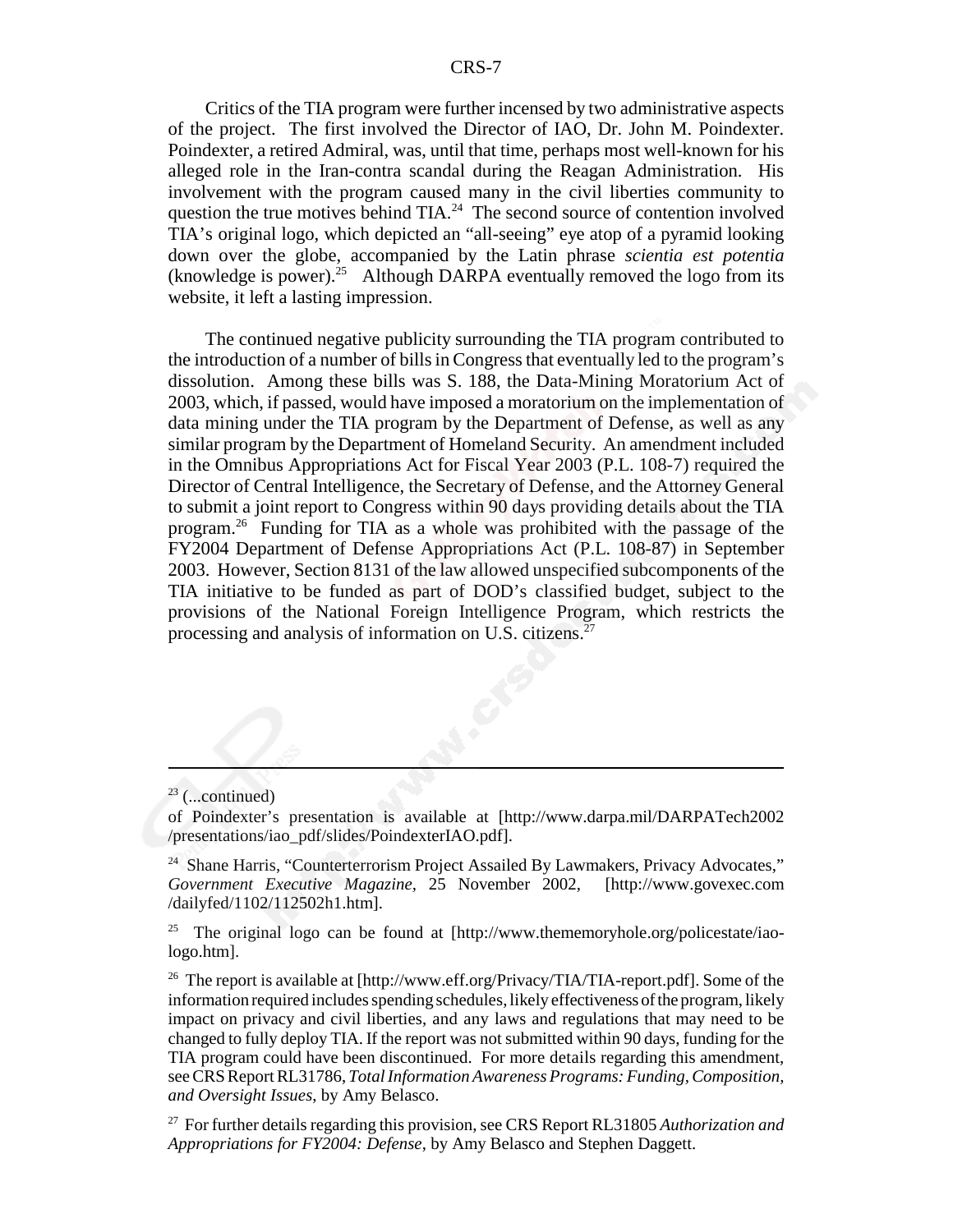## **Computer-Assisted Passenger Prescreening System (CAPPS II)**

Similar to TIA, the CAPPS II project represented a direct response to the September 11, 2001, terrorist attacks. With the images of airliners flying into buildings fresh in people's minds, air travel was now widely viewed not only as a critically vulnerable terrorist target, but also as a weapon for inflicting larger harm. The CAPPS II initiative was intended to replace the original CAPPS, currently being used. Spurred, in part, by the growing number of airplane bombings, the existing CAPPS (originally called CAPS) was developed through a grant provided by the Federal Aviation Administration (FAA) to Northwest Airlines, with a prototype system tested in 1996. In 1997, other major carriers also began work on screening systems, and, by 1998, most of the U.S.-based airlines had voluntarily implemented CAPS, with the remaining few working toward implementation.<sup>28</sup> Also, during this time, the White House Commission on Aviation Safety and Security (sometimes referred to as the Gore Commission) released its final report in February 1997.<sup>29</sup> Included in the commission's report was a recommendation that the United States implement automated passenger profiling for its airports.<sup>30</sup> On April 19, 1999, the FAA issued a notice of proposed rulemaking (NPRM) regarding the security of checked baggage on flights within the United States (docket no. FAA-1999-5536).  $31$  As part of this still-pending rule, domestic flights would be required to utilize "the FAA-approved computer-assisted passenger screening (CAPS) system to select passengers whose checked baggage must be subjected to additional security measures."<sup>32</sup>

The current CAPPS system is a rule-based system that uses the information provided by the passenger when purchasing the ticket to determine if the passenger fits into one of two categories; "selectees" requiring additional security screening, and those who do not. CAPPS also compares the passenger name to those on a list of known or suspected terrorists.<sup>33</sup> CAPPS II was described by TSA as "an enhanced system to confirm the identities of passengers and to identify foreign terrorists or persons with terrorist connections before they can board U.S. aircraft."34 CAPPS II

<sup>28</sup> Department of Transportation, *White House Commission on Aviation and Security: The DOT Status Report*, February 1998, [http://www.dot.gov/affairs/whcoasas.htm].

 $29$  The Gore Commission was established by Executive Order 13015 on August 22, 1996, following the crash of TWA flight 800 in July 1996.

<sup>&</sup>lt;sup>30</sup> White House Commission on Aviation Safety and Security: Final Report to President Clinton. 12 February 1997. [http://www.fas.org/irp/threat/212fin~1.html].

<sup>&</sup>lt;sup>31</sup> The docket can be found online at [http://dms.dot.gov/search/document.cfm ?documentid=57279&docketid=5536].

<sup>32</sup> *Federal Register*, 64 (April 19,1999): 19220.

<sup>33</sup> U.S. General Accounting Office, *Aviation Security: Computer-Assisted Passenger Prescreening System Faces Significant Implementation Challenges*, GAO Report GAO-04- 385, February 2004, pp. 5-6.

<sup>&</sup>lt;sup>34</sup> Transportation Security Administration, "TSA's CAPPS II Gives Equal Weight to (continued...)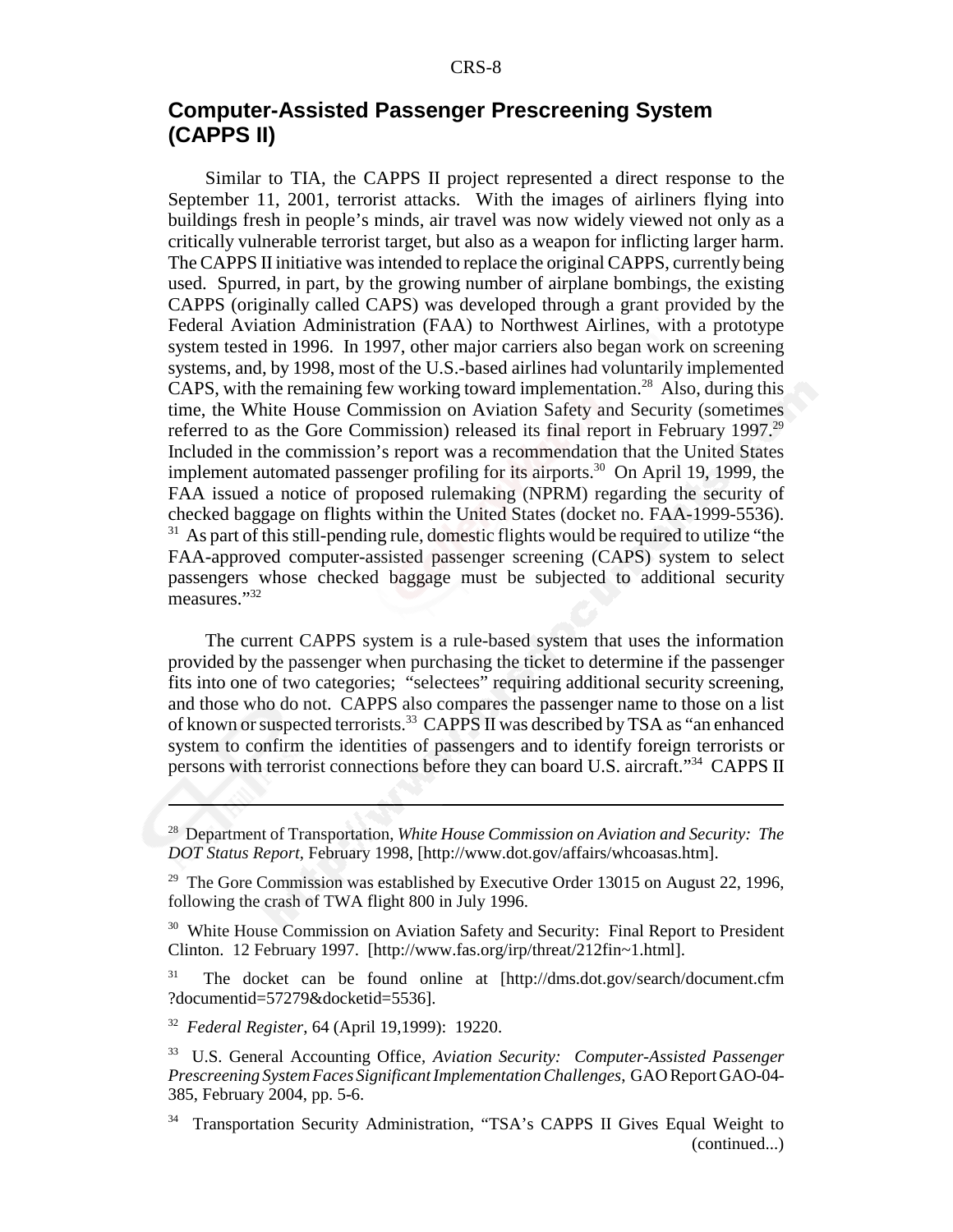would have sent information provided by the passenger in the passengers name record (PNR), including full name, address, phone number, and date of birth, to commercial data providers for comparison to authenticate the identity of the passenger. The commercial data provider would have then transmitted a numerical score back to TSA indicating a particular risk level.<sup>35</sup> Passengers with a "green" score would have undergone "normal screening," while passengers with a "yellow" score would have undergone additional screening. Passengers with a "red" score would not have been allowed to board the flight, and would have received "the attention of law enforcement."36 While drawing on information from commercial databases, TSA had stated that it would not see the actual information used to calculate the scores, and that it would not retain the traveler's information.

TSA had planned to test the system at selected airports during spring 2004.<sup>37</sup> However, CAPPS II encountered a number of obstacles to implementation. One obstacle involved obtaining the required data to test the system. Several high-profile debacles resulting in class-action lawsuits have made the U.S.-based airlines very wary of voluntarily providing passenger information. In early 2003, Delta Airlines was to begin testing CAPPS II using its customers' passenger data at three airports across the country. However, Delta became the target of a vociferous boycott campaign, raising further concerns about CAPPS II generally.<sup>38</sup> In September 2003, it was revealed that JetBlue shared private passenger information in September 2002 with Torch Concepts, a defense contractor, which was testing a data mining application for the U.S. Army. The information shared reportedly included itineraries, names, addresses, and phone numbers for  $1.5$  million passengers.<sup>39</sup> In January 2004, it was reported that Northwest Airlines provided personal information on millions of its passengers to the National Aeronautics and Space Administration (NASA) from October to December 2001 for an airline security-related data mining experiment.<sup>40</sup> In April 2004, it was revealed that American Airlines agreed to provide private passenger data on 1.2 million of its customers to TSA in June 2002, although the information was sent instead to four companies competing to win a

37 Sara Kehaulani Goo, "U.S. to Push Airlines for Passenger Records," *Washington Post*, 12 January 2004, p. A1.

38 The Boycott Delta website is available at [http://www.boycottdelta.org].

39 Don Phillips, "JetBlue Apologizes for Use of Passenger Records," *The Washington Post*, 20 September 2003, p. E1; Sara Kehaulani Goo, "TSA Helped JetBlue Share Data, Report Says," *Washington Post*, 21 February 2004, p. E1.

40 Sara Kehaulani Goo, "Northwest Gave U.S. Data on Passengers," *Washington Post*,18 January 2004, p. A1.

 $34$  (...continued)

Privacy, Security," Press Release, 11 March 2003, [http://www.tsa.gov/public/display ?theme=44&content=535].

<sup>35</sup> Robert O'Harrow, Jr., "Aviation ID System Stirs Doubt," *Washington Post*, 14 March 2003, p. A16.

<sup>&</sup>lt;sup>36</sup> Transportation Security Administration, "TSA's CAPPS II Gives Equal Weight to Privacy, Security," Press Release, 11 March 2003, [http://www.tsa.gov/public/display?theme=44&content=535].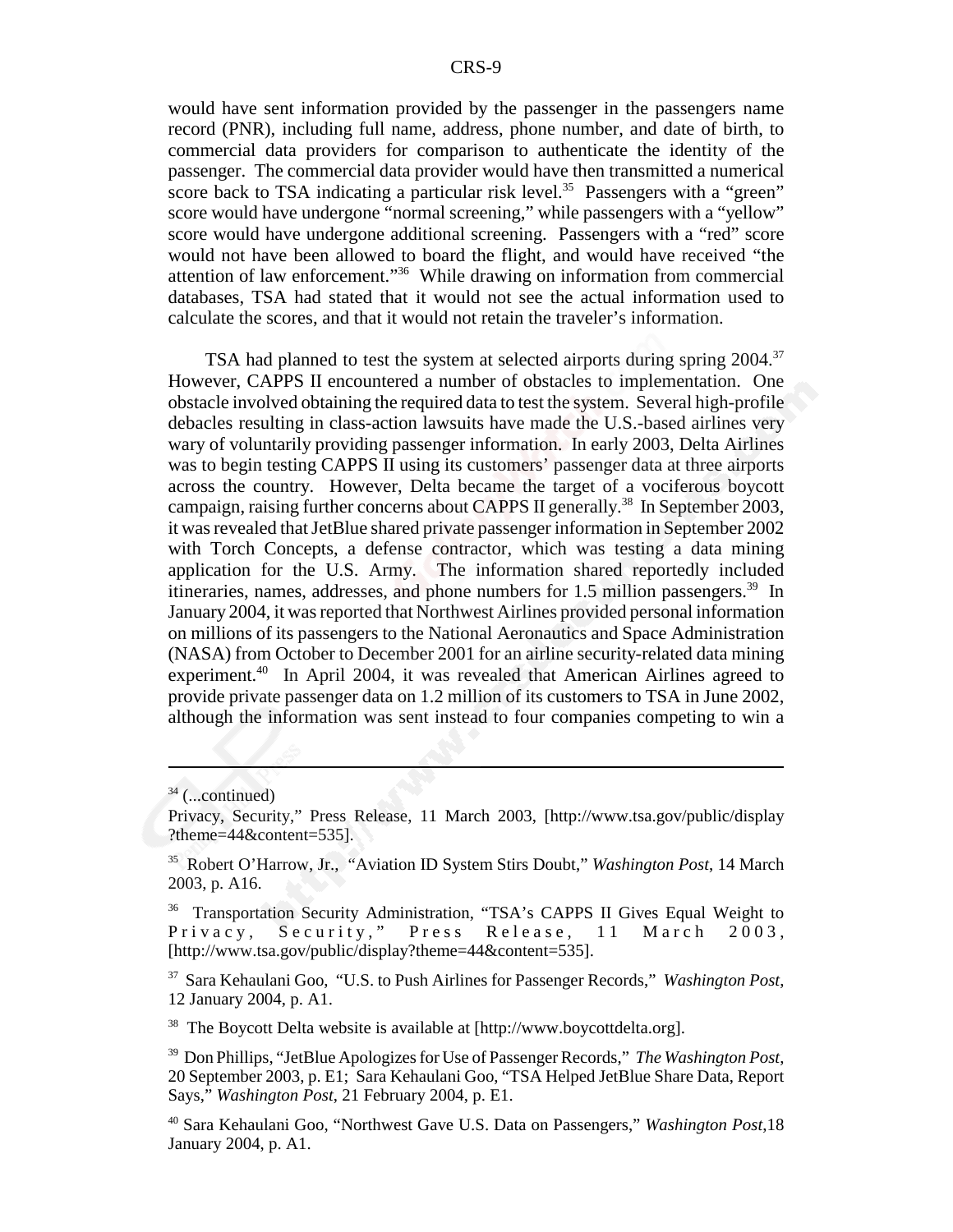contract with TSA.<sup>41</sup> Further instances of data being provided for the purpose of testing CAPPS II were brought to light during a Senate Committee on Government Affairs confirmation hearing on June 23, 2004. In his answers to the committee, the acting director of TSA, David M. Stone, stated that during 2002 and 2003 four airlines; Delta, Continental, America West, and Frontier, and two travel reservation companies; Galileo International and Sabre Holdings, provided passenger records to TSA and/or its contractors.<sup>42</sup>

Concerns about privacy protections had also dissuaded the European Union (EU) from providing any data to TSA to test CAPPS II. However, in May 2004, the EU signed an agreement with the United States that would have allowed PNR data for flights originating from the EU to be used in testing CAPPS II, but only after TSA was authorized to use domestic data as well. As part of the agreement, the EU data was to be retained for only three-and-a-half years (unless it is part of a law enforcement action), only 34 of the 39 elements of the PNR were to be accessed by authorities, $43$  and there were to be yearly joint DHS-EU reviews of the implementation of the agreement.<sup>44</sup>

Another obstacle was the perception of mission creep. CAPPS II was originally intended to just screen for high-risk passengers who may pose a threat to safe air travel. However, in an August 1, 2003, *Federal Register* notice, TSA stated that CAPPS II could also be used to identify individuals with outstanding state or federal arrest warrants, as well as identify both foreign *and* domestic terrorists (not just foreign terrorists). The notice also states that CAPPS II could be "linked with the U.S. Visitor and Immigrant Status Indicator Technology (US-VISIT) program" to identify individuals who are in the country illegally (e.g., individuals with expired visas, illegal aliens, etc.). $45$  In response to critics who cited these possible uses as examples of mission creep, TSA claimed that the suggested uses were consistent with the goals of improving aviation security.<sup>46</sup>

<sup>41</sup> Sara Kehaulani Goo, "American Airlines Revealed Passenger Data," *Washington Post*, 10 April 2004, p. D12.

 $^{42}$  For the written responses to the committee's questions, see [http://www.epic.org/privacy/airtravel/stone\_answers.pdf]; Sara Kehaulani Goo, "Agency Got More Airline Records,"*Washington Post*, 24 June 2004, p. A16.

<sup>&</sup>lt;sup>43</sup> Some information, such as meal preferences, which could be used to infer religious affiliation, and health considerations will not be made available. Goo, Sara Kehaulani, "U.S., EU Will Share Passenger Records," *Washington Post*, 29 May 2004, p. A2.

<sup>44</sup> Department of Homeland Security, "Fact Sheet: US-EU Passenger Name Record Agreement Signed," 28 May 2004, [http://www.dhs.gov/dhspublic/display?content=3651].

<sup>45</sup> *Federal Register*. Vol. 68 No. 148 Friday August 1, 2003. P. 45266; U.S. General Accounting Office, *Aviation Security: Challenges Delay Implementation of Computer-Assisted Passenger Prescreening System*, GAO Testimony GAO-04-504T, 17 March 2004, p. 17

<sup>46</sup> U.S. General Accounting Office, *Aviation Security: Challenges Delay Implementation of Computer-Assisted Passenger Prescreening System*, GAO Testimony GAO-04-504T, 17 March 2004, p. 17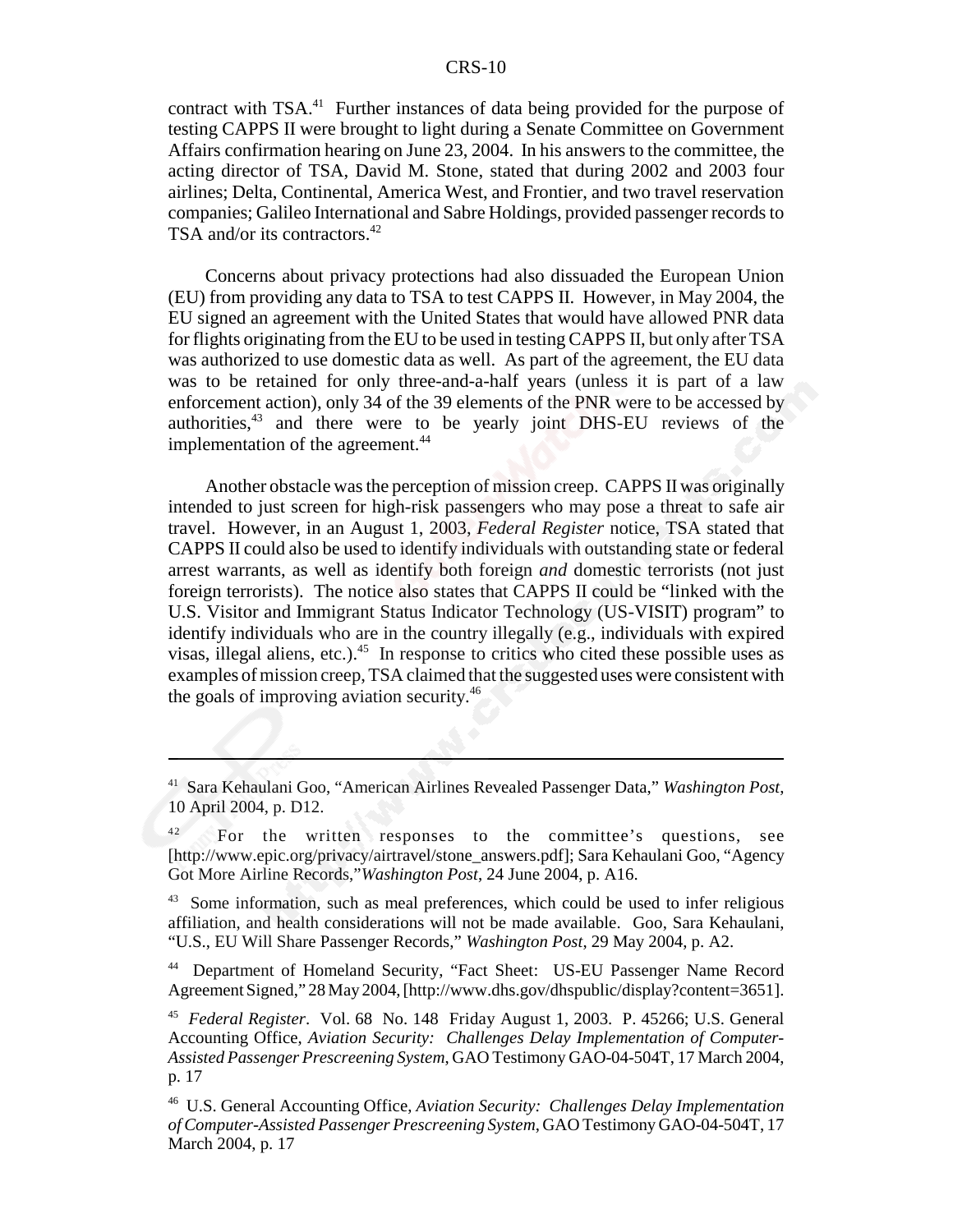Several other concerns had also been raised, including the length of time passenger information was to be retained, who would have access to the information, the accuracy of the commercial data being used to authenticate a passenger's identity, the creation of procedures to allow passengers the opportunity to correct data errors in their records, and the ability of the system to detect attempts by individuals to use identity theft to board a plane undetected.

In August 2004, TSA announced that the CAPPS II program was being canceled and would be replaced with a new system called Secure Flight. In the Department of Homeland Security Appropriations Act, 2005 (P.L. 108-334), Congress included a provision (Sec. 522) prohibiting the use of appropriated funds for "deployment or implementation, on other than a test basis," of CAPPS II, Secure Flight, "or other follow on/successor programs," until GAO has certified that such a system has met all of the privacy requirements enumerated in a February 2004 GAO report, $47$  can accommodate any unique air transportation needs as it relates to interstate transportation, and that "appropriate life-cycle cost estimates, and expenditure and program plans exist." GAO's certification report<sup>48</sup> was delivered to Congress in March 2005. In its report, GAO found that while "TSA is making progress in addressing key areas of congressional interest ... TSA has not yet completed these efforts or fully addressed these areas, due largely to the current stage of the program's development."<sup>49</sup> In follow-up reports in February  $2006^{50}$  and June  $2006$ <sup>51</sup> GAO reiterated that while TSA continued to make progress, the Secure Flight program still suffered from systems development and program management problems, preventing it from meetings is congressionally mandated privacy requirements. In early 2006 TSA suspended development of Secure Flight in order to "rebaseline" or reassess the program. This rebaselining is expected to be completed in fall 2006.

<sup>&</sup>lt;sup>47</sup> The eight issues included establishing an oversight board, ensuring the accuracy of the data used, conducting stress testing, instituting abuse prevention practices, preventing unauthorized access, establishing clear policies for the operation and use of the system, satisfying privacy concerns, and created a redress process. U.S. General Accounting Office, *Aviation Security: Computer-Assisted Passenger Prescreening System Faces Significant Implementation Challenges*, GAO Report GAO-04-385, February 2004.

<sup>48</sup> U.S. Government Accountability Office, *Aviation Security: Secure Flight Development and Testing Under Way, but Risks Should Be Managed as System is Further Developed*, GAO Report GAO-05-356, March 2005.

<sup>49</sup> Ibid., p. 4; for a more detailed analysis of the Secure Flight program, see CRS Report RL32802, *Homeland Security: Air Passenger Screening and Counterterrorism*, by Bart Elias and William Krouse.

<sup>50</sup> U.S. General Accountability Office, *Aviation Security: Significant Management Challenges May Adversely Affect the Implementation of the Transportation Security Administration's Secure Flight Program*, GAO Testimony GAO-06-374T.

<sup>51</sup> U.S. General Accountability Office, *Aviation Security: Management Challenges Remain for the Transportation Security Administration's Secure Flight Program*, GAO Testimony GAO-06-864T.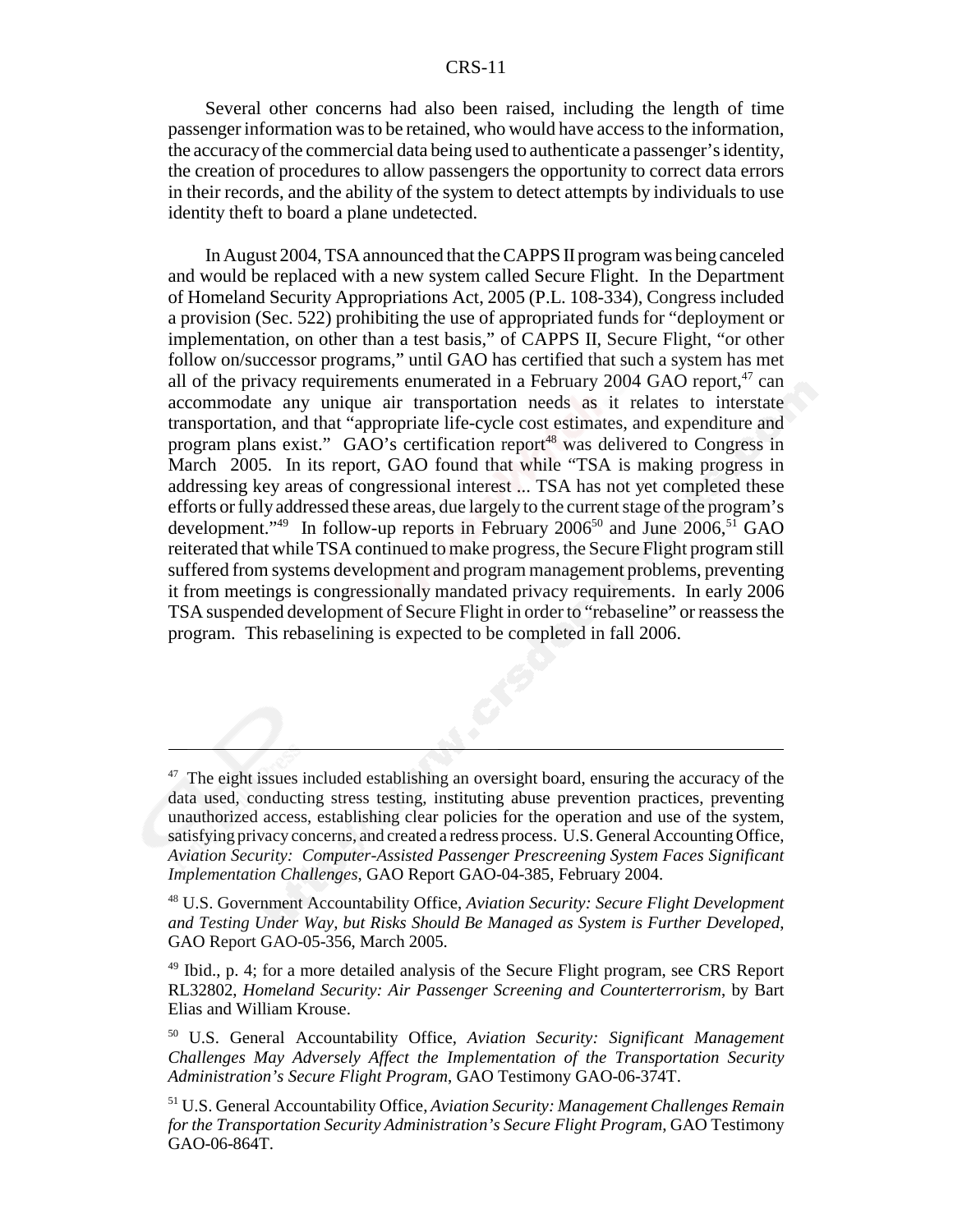## **Multistate Anti-Terrorism Information Exchange (MATRIX) Pilot Project**

Similar to TIA and CAPPS II, which were born out of an initial reaction to concerns about terrorism, the impetus and initial work on MATRIX grew out of the September 11, 2001, terrorist attacks. MATRIX was initially developed by Seisint, a Florida-based information products company, in an effort to facilitate collaborative information sharing and factual data analysis. At the outset of the project, MATRIX included a component Seisint called the High Terrorist Factor (HTF). Within days of the terrorist attacks, based on an analysis of information that included "age and gender, what they did with their drivers license, either pilots or associations to pilots, proximity to 'dirty' addresses/phone numbers, investigational data, how they shipped; how they received, social security number anomalies, credit history, and ethnicity," Seisint generated a list of 120,000 names with high HTF scores, or socalled terrorism quotients. Seisint provided this list to the Federal Bureau of Investigation (FBI), the Immigration and Naturalization Service (INS), the United States Secret Service (USSS), and the Florida Department of Law Enforcement (FDLE), which, according to a January 2003 presentation, made by the company, led to "several arrests within one week" and "scores of other arrests."52 Although the HTF scoring system appeared to attract the interest of officials, this feature was reportedly dropped from MATRIX because it relied on intelligence data not normally available to the law enforcement community and concerns about privacy abuses. However, some critics of MATRIX continued to raise questions about HTF, citing the lack of any publicly available official documentation verifying such a decision.<sup>53</sup>

As a pilot project, MATRIX was administered through a collaborative effort between Seisint, the FDLE,  $54$  and the Institute for Intergovernmental Research (IIR), a "Florida-based nonprofit research and training organization, [that] specializes in law enforcement, juvenile justice, and criminal justice issues."<sup>55</sup> The Florida Department of Law Enforcement (FDLE) served as the "Security Agent" for MATRIX, administering control over which agencies and individuals had access to the system. FDLE was also a participant state in MATRIX. IIR was responsible for administrative support, and was the grantee for federal funds received for MATRIX.<sup>56</sup>

The analytical core of the MATRIX pilot project was an application called Factual Analysis Criminal Threat Solution (FACTS). FACTS was described as a

[http://www.sunherald.com/mld/sunherald/business/technology/8715327.htm].

 $52$  A copy of the presentation is available at [http://www.aclu.org/Files/OpenFile.cfm?id=15813].

<sup>53</sup> Brian Bergstein, "Database Firm Tagged 120,000 Terrorism 'Suspects' for Feds," *The SunHerald*, 20 May 2004,

<sup>54</sup> The FDLE website is available at [http://www.fdle.state.fl.us/].

<sup>55</sup> The IIR website is available at [http://www.iir.com/].

<sup>&</sup>lt;sup>56</sup> The MATRIX project website was deactivated at the conclusion of the pilot period. It was previously available at [http://www.matrix-at.org/].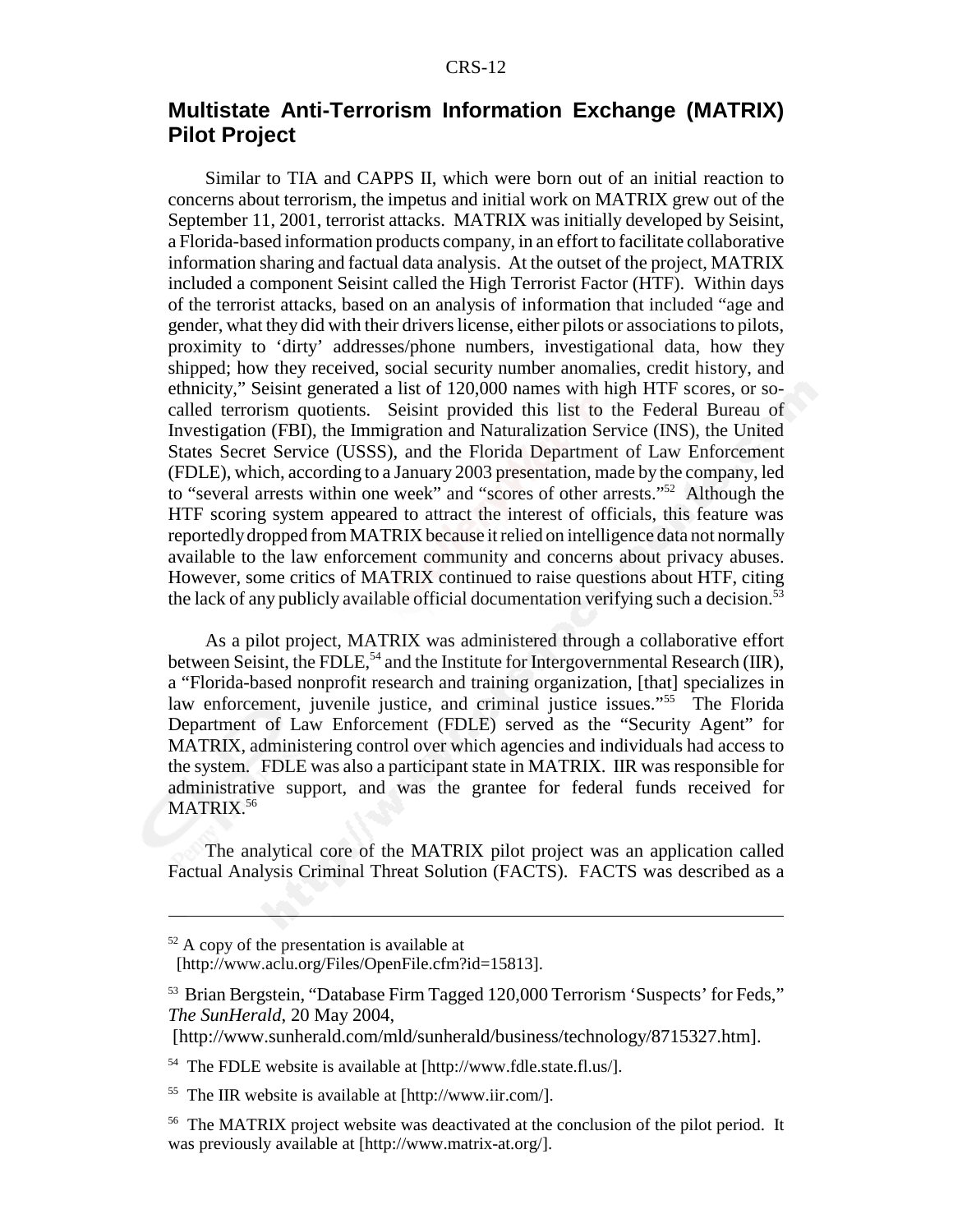"technological, investigative tool allowing query-based searches of available state and public records in the data reference repository."57 The FACTS application allowed an authorized user to search "dynamically combined records from disparate datasets" based on partial information, and will "assemble" the results.<sup>58</sup> The data reference repository used with FACTS represented the amalgamation of over 3.9 billion public records collected from thousands of sources.<sup>59</sup> Some of the data contained in FACTS included FAA pilot licenses and aircraft ownership records, property ownership records, information on vessels registered with the Coast Guard, state sexual offenders lists, federal terrorist watch lists, corporation filings, Uniform Commercial Code filings, bankruptcy filings, state-issued professional licenses, criminal history information, department of corrections information and photo images, driver's license information and photo images, motor vehicle registration information, and information from commercial sources that "are generally available to the public or legally permissible under federal law."60 The data reference repository purportedly excluded data such as telemarketing call lists, direct mail mailing lists, airline reservations or travel records, frequent flyer/hotel stay program membership or activity, magazine subscriptions, information about purchases made at retailers or over the Internet, telephone calling logs or records, credit or debit card numbers, mortgage or car payment information, bank account numbers or balance information, birth certificates, marriage licenses, divorce decrees, or utility bill payment information.

Participating law enforcement agencies utilized this information sharing and data mining resource over the Regional Information Sharing Systems (RISS) secure intranet (RISSNET). The RISS Program is an established system of six regional centers that are used to "share intelligence and coordinate efforts against criminal networks that operate in many locations across jurisdictional lines."61 The RISS Program is used to combat traditional law enforcement targets, such as drug trafficking and violent crime, as well as other activities, such as terrorism and cybercrime. According to its website, RISS has been in operation for nearly 25 years, and has "member agencies in all 50 states, the District of Columbia, U.S. territories, Australia, Canada, and England."62

 $57$  Information originally drawn from the MATRIX website, which is no longer available, at [http://www.matrix-at.org/FACTS\_defined.htm].

<sup>58</sup> Ibid.

<sup>&</sup>lt;sup>59</sup> Information originally drawn from the MATRIX website, which is no longer available, at [http://www.matrix-at.org/newsletter.pdf].

<sup>&</sup>lt;sup>60</sup> Information originally drawn from the MATRIX website, which is no longer available, at [http://www.matrix-at.org/data\_sources.htm].

 $61$  For a detailed description of RISS, see [http://www.iir.com/riss/] and [http://www.rissinfo.com/].

 $62$  [http://www.rissinfo.com/overview2.htm].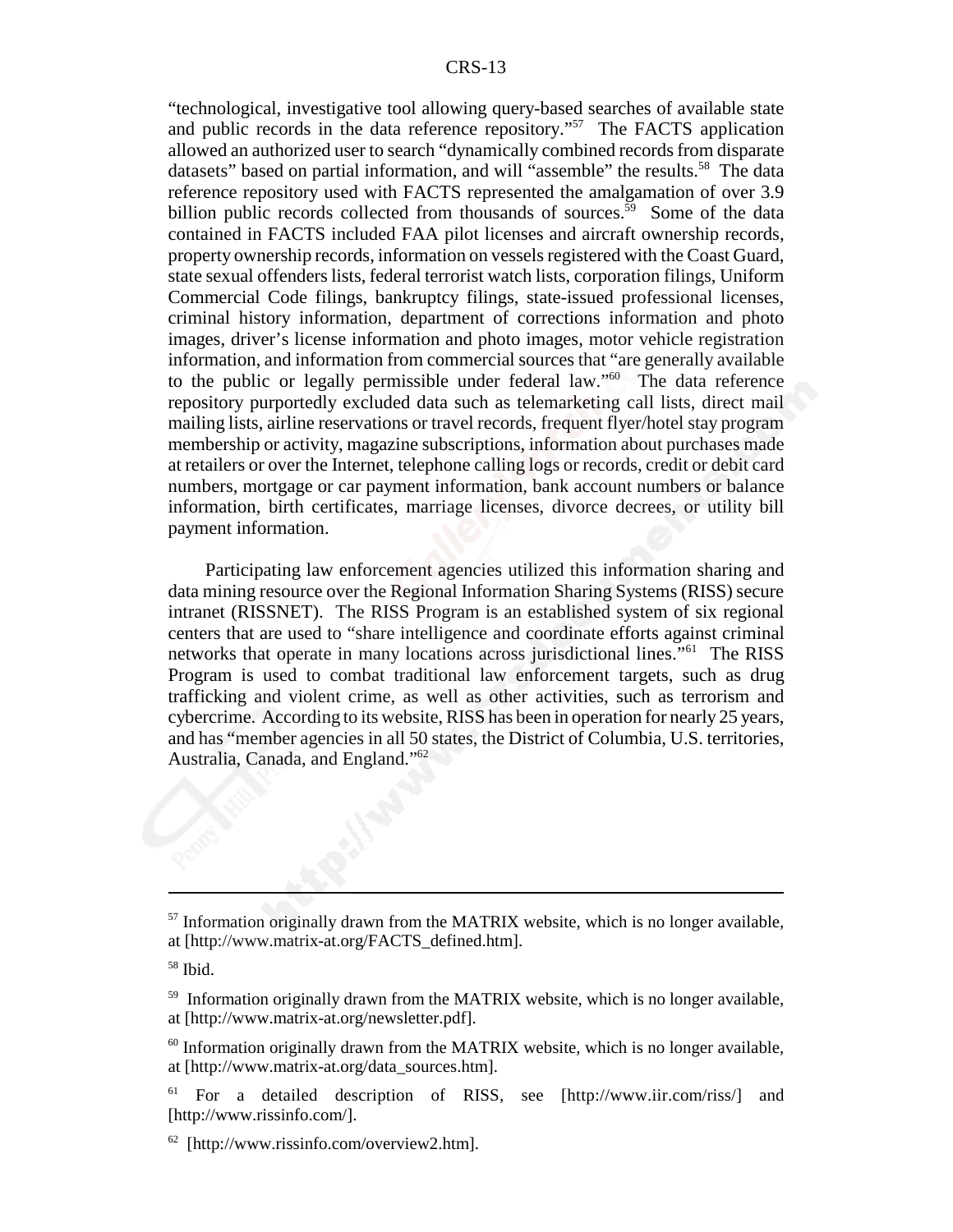Some critics of MATRIX suggested that the original intentions and design of the pilot project echoed those of DARPA's highly criticized TIA program.<sup>63</sup> However, while it is difficult to ascribe intention, an ongoing series of problems did appear to have affected the trajectory of the project. In August 2003, Hank Asher, the founder of Seisint, resigned from the company's board of directors after questions about his criminal history were raised during contract negotiations between Seisint and the Florida Department of Law Enforcement. In the 1980s, Asher was allegedly a pilot in several drug smuggling cases. However, he was reportedly never charged in the cases in exchange for his testimony at state and federal trials. Similar concerns had surfaced in 1999 when the FBI and the U.S. Drug Enforcement Agency (DEA) reportedly cancelled contracts with an earlier company Asher founded, DBT Online,  $Inc.<sup>64</sup>$ 

Some civil liberties organizations also raised concerns about law enforcement actions being taken based on algorithms and analytical criteria developed by a private corporation, in this case Seisint, without any public or legislative input.<sup>65</sup> Questions also were raised about the level of involvement of the federal government, particularly the Department of Homeland Security and the Department of Justice, in a project that is ostensibly focused on supporting state-based information sharing.<sup>66</sup> It has been reported that the MATRIX pilot project has received a total of \$12 million in federal funding - \$8 million from the Office of Domestic Preparedness (ODP) at the Department of Homeland Security (DHS), and \$4 million from the Bureau of Justice Assistance (BJA) at the Department of Justice (DOJ).<sup>67</sup>

The MATRIX pilot project also suffered some setbacks in recruiting states to participate. The lack of participation can be especially troubling for a networked information sharing project such as MATRIX because, as Metcalfe's Law suggests, "the power of the network increases exponentially by the number of computers connected to it."68 While as many as 16 states were reported to have either participated or seriously considered participating in MATRIX, several chose to

65 Welsh, William Welsh, "Feds Offer to Mend Matrix," *Washington Technology*, 24 May 2004, [http://www.washingtontechnology.com/news/19\_4/egov/23597-1.html].

<sup>63</sup> John Schwartz, "Privacy Fears Erode Support for a Network to Fight Crime," *New York Times*, 15 March 2004, [http://www.nytimes.com/2004/03/15/technology/15matrix.html].

<sup>64</sup> Cynthia L. Webb, "Total Information Dilemma," *Washington Post*, 27 May 2004, [http://www.washingtonpost.com/ac2/wp-dyn/A60986-2004May27?language=printer]; Lucy Morgan, "Ex-drug Runner Steps Aside," *St. Petersburg Times*, 30 August 2003, [http://www.sptimes.com/2003/08/30/State/Ex\_drug\_runner\_steps\_.shtml]; Bill Cotterell, and Nancy Cook Lauer, "Bush Defends Pick of Computer Firm, Former Leader's Background Raises Questions," *Tallahassee Democrat*, 22 May 2004, [http://www.tallahassee.com/mld/tallahassee/news/local/8728776.htm].

<sup>66</sup> O'Harrow, Jr., Robert O'Harrow, Jr., "Anti-Terror Database Got Show at White House," *Washington Post*, 21 May 2004, p. A12.

<sup>67</sup> John Schwartz, "Privacy Fears Erode Support for a Network to Fight Crime," *New York Times*, 15 March 2004, [http://www.nytimes.com/2004/03/15/technology/15matrix.html].

<sup>68</sup> For a more detailed discussion of Metcalfe's Law, see [http://searchnetworking .techtarget.com/sDefinition/0,,sid7\_gci214115,00.html].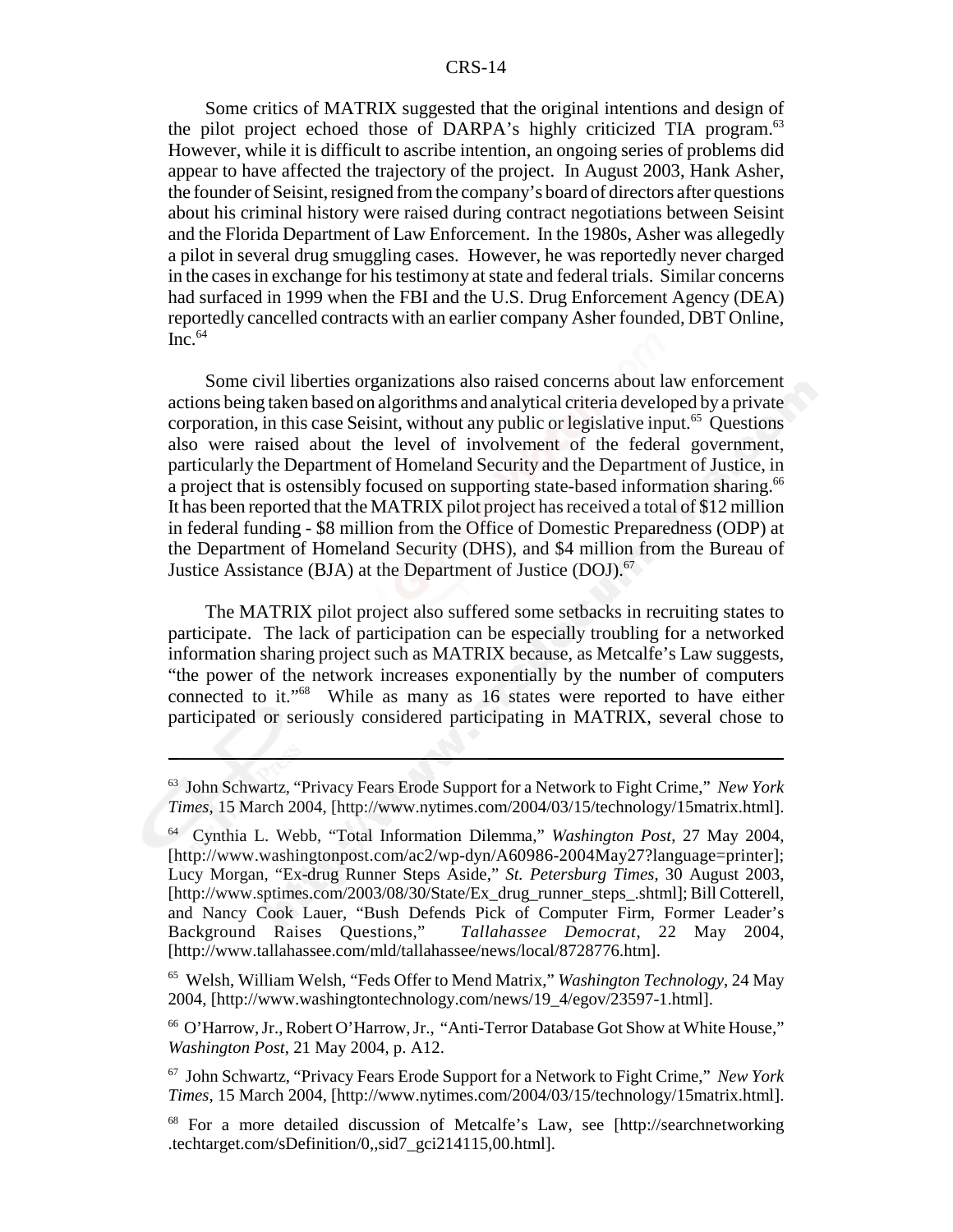withdraw, leaving a total of four states (Connecticut, Florida, Ohio, and Pennsylvania) at the conclusion of the pilot on April 15, 2005. State officials cited a variety of reasons for not participating in MATRIX, including costs, concerns about violating state privacy laws, and duplication of existing resources.<sup>69</sup>

In its news release announcing the conclusion of the pilot, the FDLE stated that as a proof-of-concept pilot study from July 2003 to April 2005, MATRIX had achieved many "operational successes." Among the statistics cited, the news release stated that

- ! Between July 2003 and April 2005, there have been 1,866,202 queries to the FACTS application.
- As of April 8, 2005, there were 963 law enforcement users accessing FACTS.
- FACTS assisted a variety of investigations. On average, cases<br>pertained to the following:<br>• Fraud  $-22.6\%$ <br>• Robbery  $-18.8\%$ <br>• Sex Crime Investigations  $-8.6\%$ <br>• Larceny and Theft<br>• Fythest pertained to the following:
	- Fraud  $-22.6%$
	- Robbery  $18.8\%$
	- Sex Crime Investigations  $-8.6\%$
	- Larceny and Theft  $-8.3\%$
	- Extortion/Blackmail 7.0%
	- Burglary/Breaking and Entering 6.8%
	- Stolen Property  $6.2\%$
	- Terrorism/National Security 2.6%
	- $\bullet$  Other 19.1% (e.g., assault, arson, narcotics, homicide)

It was also announced that while the pilot study would not be continued, due to a lack of additional federal funding, that Florida and other participating states were "independently negotiating the continued use of the FACTS application for use within their individual state[s]. $\frac{1}{70}$ 

#### **Other Data Mining Initiatives**

**Able Danger.** In summer 2005, news reports began to appear regarding a data mining initiative that had been carried out by the U.S. Army's Land Information

<sup>70</sup> Florida Department of Law Enforcement (FDLE). "News Release: MATRIX Pilot Project Concludes," 15 April 2005,

<sup>&</sup>lt;sup>69</sup> The states that have reportedly decided to withdraw from the pilot project include Alabama, California, Georgia, Kentucky, Louisiana, New York, Oregon, South Carolina, Texas, Utah, and Wisconsin. Larry Greenemeier, "Two More States Withdraw From Database," *InformationWeek*, 12 March 2004, [http://www.informationweek.com /story/showArticle.jhtml?articleID=18312112]; Diane Frank, "Utah No Longer Part of MATRIX," *Federal Computer Week*, 5 April 2004, p. 14; Associated Press, "Two More States Withdraw From Controversial Database Program," *Star-Telegram*, 12 March 2004, [http://www.dfw.com/mld/dfw/business/8170978.htm?1c]; Associated Press, "Matrix Plan Fuels Privacy Fears," *Wired News*, 2 February 2004, [http://www.wired.com /news/business/0,1367,62141,00.html].

 <sup>[</sup>http://www.fdle.state.fl.us/press\_releases/expired/2005/20050415\_matrix\_project.html].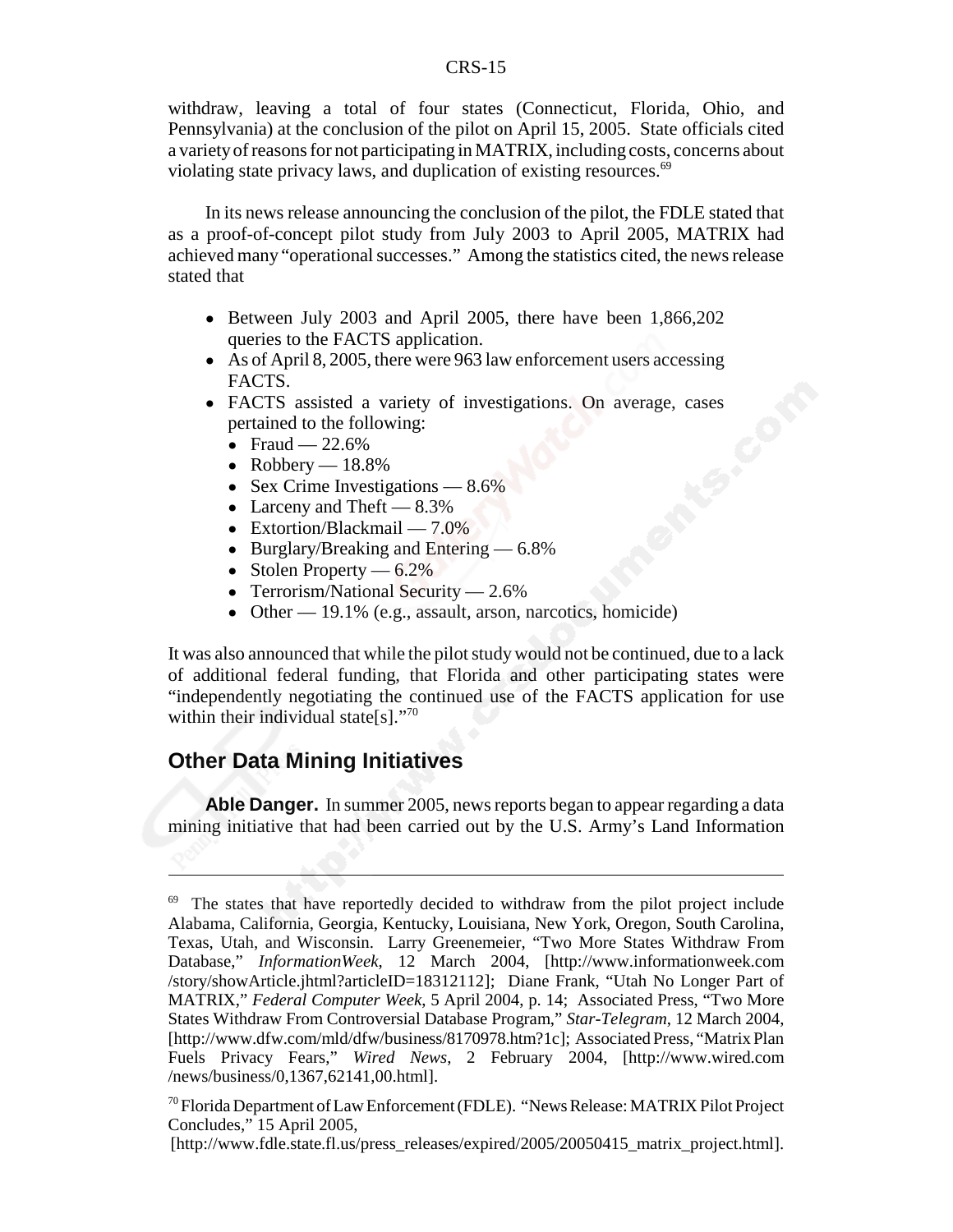Warfare Agency (LIWA) in 1999-2000. The initiative, referred to as Able Danger, had reportedly been requested by the U.S. Special Operations Command (SOCOM) as part of larger effort to develop a plan to combat transnational terrorism. Because the details of Able Danger remain classified, little is known about the program. However, in a briefing to reporters, the Department of Defense characterized Able Danger as a demonstration project to test analytical methods and technology on very large amounts of data.<sup>71</sup> The project involved using link analysis to identify underlying connections and associations between individuals who otherwise appear to have no outward connection with one another. The link analysis used both classified and open source data, totaling a reported 2.5 terabytes.<sup>72</sup> All of this data, which included information on U.S. persons, was reportedly deleted in April 2000 due to U.S. Army regulations requiring information on U.S. persons be destroyed after a project ends or becomes inactive.73

Interest in Able Danger was largely driven by controversy over allegations that the data mining analysis had resulted in the identification of Mohammed Atta, one of the 9/11 hijackers, as a terrorist suspect before the attacks took place. While some individuals who had been involved in Able Danger were reportedly prepared to testify that they had seen either his name and/or picture on a chart prior to the attacks, the identification claim was strongly disputed by others.

On September 21, 2005, the Senate Committee on the Judiciary held a hearing on Able Danger to consider how the data could or should have been shared with other agencies, and whether the destruction of the data was in fact required by the relevant regulations. While the Department of Defense directed the individuals involved in Able Danger not to testify at the hearing, testimony was taken from the attorney of one of the individuals, as well as others not directly involved with the project.

**National Security Agency (NSA) and the Terrorist Surveillance Program.** In December 2005 news reports appeared for the first time revealing the existence of a classified NSA terrorist surveillance program, dating back to at least 2002, involving the domestic collection, analysis, and sharing of telephone call information.74 Controversy over the program raised congressional concerns about both the prevalence of homeland security data mining and the capacity of the country's intelligence and law enforcement agencies to adequately analyze and share counterterrorism information. The Senate Committee on the Judiciary held two hearings regarding the issue on February 6 and February 28, 2006.

<sup>&</sup>lt;sup>71</sup> Department of Defense, Special Defense Department Briefing, 1 September 2005, [http://www.defenselink.mil/transcripts/2005/tr20050901-3844.html].

<sup>72</sup> Shane Harris, "Homeland Security - Intelligence Designs," *National Journal*, 3 December 2005, [http://www.govexec.com/dailyfed/1205/120705nj1.htm].

<sup>73</sup> Erik Kleinsmith, Testimony before the Senate Committee on the Judiciary, *Able Danger and Intelligence Information Sharing*, 21 September 2005,

 <sup>[</sup>http://judiciary.senate.gov/testimony.cfm?id=1606&wit\_id=4669].

<sup>74</sup> Peter Baker, "President Says He Ordered NSA Domestic Spying," *The Washington Post*, 18 December 2005, p. A1; Walter Pincus, "NSA Gave Other U.S. Agencies Information From Surveillance," *The Washington Post*, 1 January 2006, p. A8.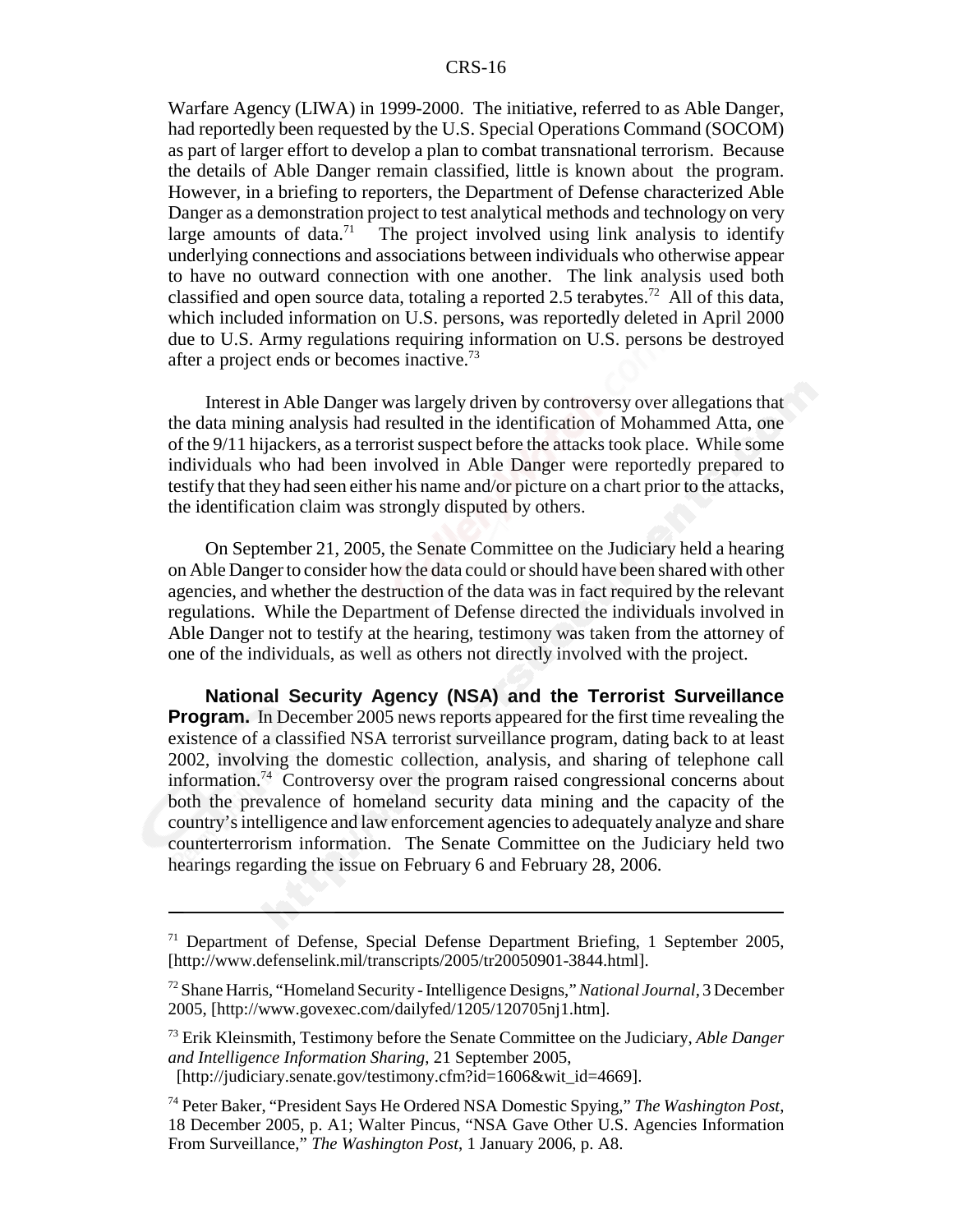Although details about the program are classified, statements by President Bush and Administration officials following the initial revelation of the program suggested that the NSA terrorist surveillance program focused only on international calls, with a specific goal of targeting the communications of al Qaeda and related terrorist groups, and affiliated individuals. It was also suggested that the program was reviewed and reauthorized on a regular basis and that key Members of Congress had been briefed about the program.

In his weekly radio address on December 17, 2005, President Bush stated:

In the weeks following the terrorist attacks on our nation, I authorized the National Security Agency, consistent with U.S. law and the Constitution, to intercept the international communications of people with known links to al Qaeda and related terrorist organizations. Before we intercept these communications, the government must have information that establishes a clear link to these terrorist networks.<sup>75</sup>

President Bush also stated during his radio address:

The activities I authorized are reviewed approximately every 45 days. Each review is based on a fresh intelligence assessment of terrorist threats to the continuity of our government and the threat of catastrophic damage to our homeland. During each assessment, previous activities under the authorization are reviewed. The review includes approval by our nation's top legal officials, including the Attorney General and the Counsel to the President. I have reauthorized this program more than 30 times since the September the 11th attacks, and I intend to do so for as long as our nation faces a continuing threat from al Qaeda and related groups.76

In a January 27, 2006, public release statement, the Department of Justice stated:

The NSA program is narrowly focused, aimed only at international calls and targeted at al Qaeda and related groups. Safeguards are in place to protect the civil liberties of ordinary Americans.

- The program only applies to communications where one party is located outside of the United States.
- ! The NSA terrorist surveillance program described by the President is only focused on members of Al Qaeda and affiliated groups. Communications are only intercepted if there is a reasonable basis to believe that one party to the communication is a member of al Qaeda, affiliated with al Qaeda, or a member of an organization affiliated with al Qaeda.
- ! The program is designed to target a key tactic of al Qaeda: infiltrating foreign agents into the United States and controlling their movements through electronic communications, just as it did leading up to the September 11 attacks.

<sup>75</sup> President George W. Bush, "President's Radio Address," 17 December 2005, [http://www.whitehouse.gov/news/releases/2005/12/20051217.html].

 $76$  Ibid.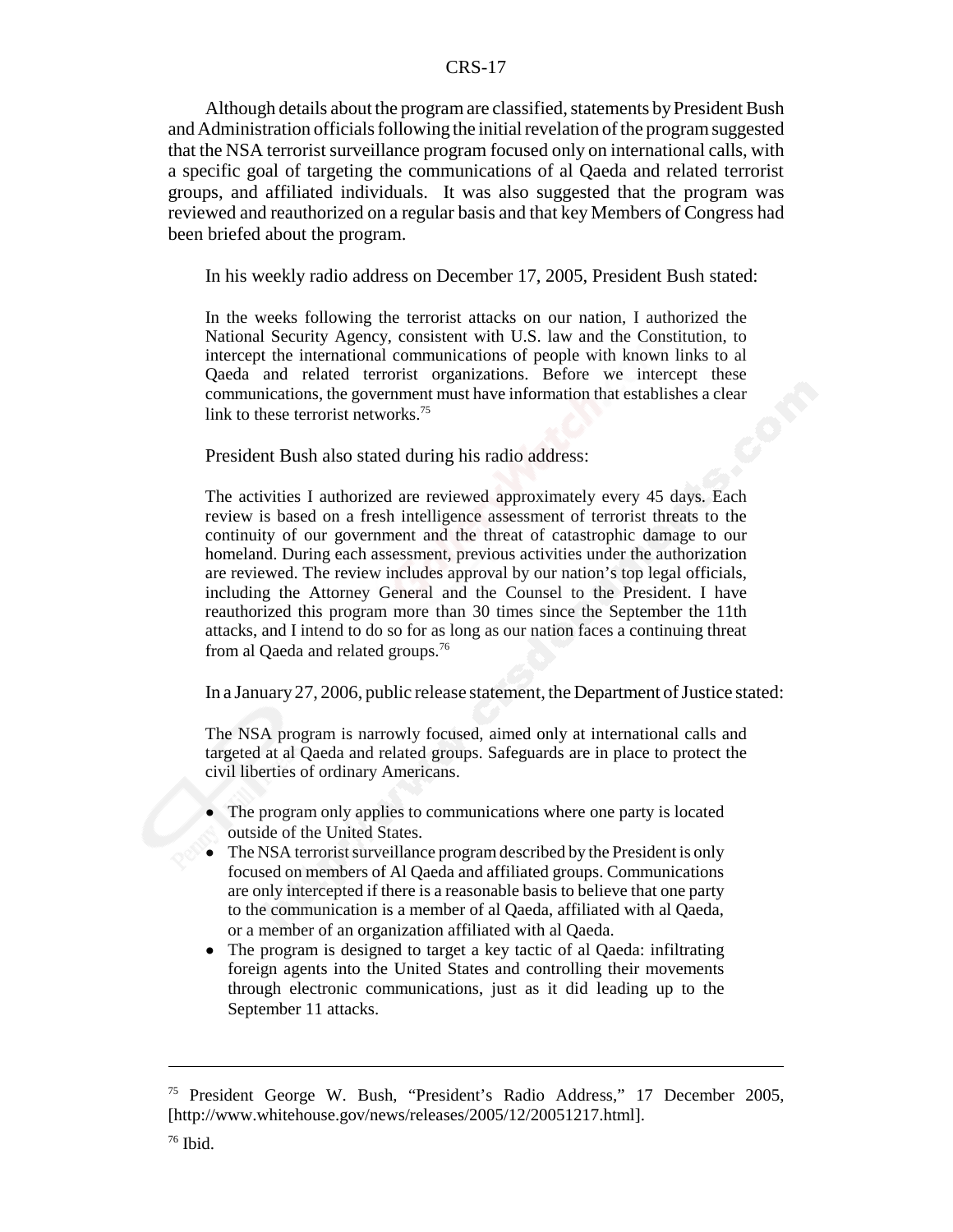• The NSA activities are reviewed and reauthorized approximately every 45 days. In addition, the General Counsel and Inspector General of the NSA monitor the program to ensure that it is operating properly and that civil liberties are protected, and the intelligence agents involved receive extensive training.<sup>77</sup>

On February 6, 2006, in his written statement for a Senate Committee on the Judiciary hearing, U.S. Attorney General Gonzalez stated:

The terrorist surveillance program targets communications where one party to the communication is outside the U.S. and the government has "reasonable grounds to believe" that at least one party to the communication is a member or agent of al Qaeda, or an affiliated terrorist organization. This program is reviewed and reauthorized by the President approximately every 45 days. The Congressional leadership, including the leaders of the Intelligence Committees of both Houses of Congress, has been briefed about this program more than a dozen times since 2001. The program provides the United States with the early warning system we so desperately needed on September 10th.<sup>78</sup>

In May 2006 news reports alleged additional details regarding the NSA terrorist surveillance program, renewing concerns about the possible existence of inappropriately authorized domestic surveillance. According to these reports, following the September 11, 2001 attacks, the NSA contracted with AT&T, Verizon, and BellSouth to collect information about domestic telephone calls handled by these companies. The NSA, in turn, reportedly used this information to conduct "social network analysis" to map relationships between people based on their communications.79

It remains unclear precisely what information, if any, was collected and provided to the NSA. Some reports suggest that personally identifiable information (i.e., names, addresses, etc.) were not included. It also has been reported that the content of the calls (what was spoken) was not collected. Since the emergence of these news reports, BellSouth has issued a public statement saying that according to an internal review conducted by the company, "no such [alleged] contract exists" and that the company has "not provided bulk customer calling records to the NSA."80 Similarly, Verizon has issued a public statement saying that due to the classified nature of the NSA program, "Verizon cannot and will not confirm or deny whether

<sup>77</sup> U.S. Department of Justice, "The NSA Program to Detect and Prevent Terrorist Attacks Myth v. Reality," 27 January 2006,

 <sup>[</sup>http://www.usdoj.gov/opa/documents/nsa\_myth\_v\_reality.pdf].

<sup>78</sup> The Honorable Alberto Gonzalez, Testimony before the Senate Committee on the Judiciary, *Wartime Executive Power and the NSA's Surveillance Authority*, 6 February 2006, [http://judiciary.senate.gov/testimony.cfm?id=1727&wit\_id=3936].

<sup>79</sup> Leslie Cauley, "NSA has Massive Database of Americans' Phone Calls," *USA Today*, 11 May 2006, p. 1A; Stephen Dinan and Charles Hurt, "Bush Denies Report of 'Trolling' by NSA," *The Washington Times*, 12 May 2006, p. A1; Barton Gellman and Arshad Mohammed, "Data on Phone Calls Monitored," *The Washington Post*, 12 May 2006, p. A1.

<sup>80</sup> BellSouth Corporation, "BellSouth Statement on Government Data Collection," 15 May 2006, [http://bellsouth.mediaroom.com/index.php?s=press\_releases&item=2860].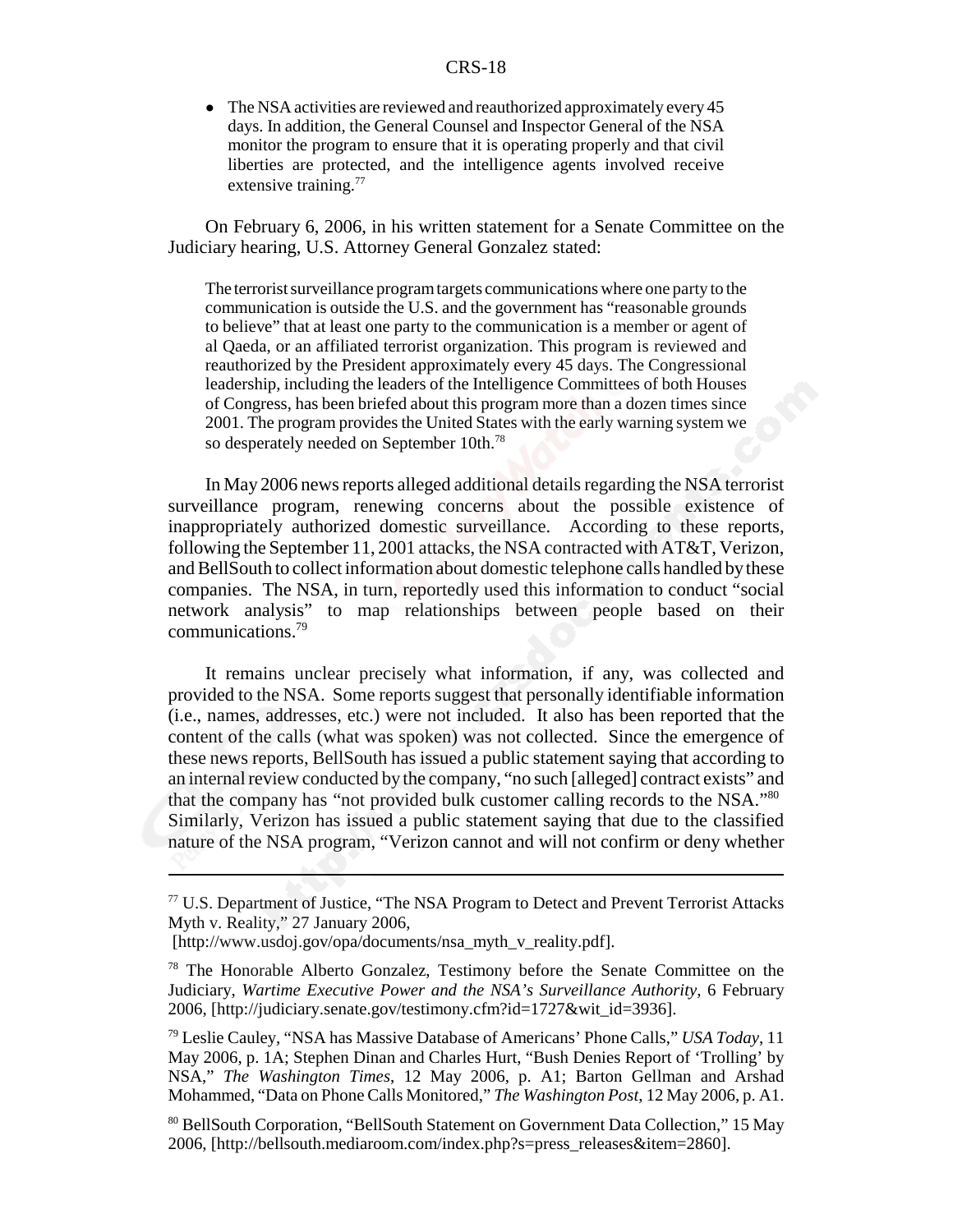it has any relationship to the classified NSA program," but that "Verizon's wireless and wireline companies did not provide to NSA customer records or call data, local or otherwise."81 Together, AT&T, Verizon, and BellSouth are the three largest telecommunications companies in the United States, serving more than 200 million customers, accounting for hundreds of billions of calls each year. $82$ 

**Novel Intelligence from Massive Data (NIDM) Program.** As part of its efforts to better utilize the overwhelming flow of information it collects, NSA has reportedly been supporting the development of new technology and data management techniques by funding grants given by the Advanced Research Development Activity (ARDA). ARDA is an intelligence community (IC) organization whose mission is described as "to sponsor high-risk, high-payoff research designed to leverage leading edge technology to solve some of the most critical problems facing the Intelligence Community (IC)."83 ARDA's research support is organized into various technology "thrusts" representing the most critical areas of development. Some of ARDA's current research thrusts include Information Exploitation, Quantum Information Science, Global Infosystems Access, Novel Intelligence from Massive Data, and Advanced Information Assurance.

The Novel Intelligence from Massive Data (NIMD) program focuses on the development of data mining and analysis tools to be used in working with massive data.84 Novel intelligence refers to "actionable information not previously known." Massive data refers to data that has characteristics that are especially challenging to common data analysis tools and methods. These characteristics can include unusual volume, breadth (heterogeneity), and complexity. Data sets that are one petabyte (one quadrillion bytes) or larger are considered to be "massive." Smaller data sets that contain items in a wide variety of formats, or are very heterogeneous (i.e., unstructured text, spoken text, audio, video, graphs, diagrams, images, maps, equations, chemical formulas, tables, etc.) can also be considered "massive." According to ARDA's website (no longer available)<sup>85</sup> "some intelligence data sources grow at a rate of four petabytes per month now, and the rate of growth is increasing." With the continued proliferation of both the means and volume of electronic communications, it is expected that the need for more sophisticated tools will intensify. Whereas some observers once predicted that the NSA was in danger of becoming proverbially deaf due to the spreading use of encrypted

<sup>81</sup> Verizon, "Verizon Issues Statement on NSA News Media Coverage," 16 May 2006, [http://newscenter.verizon.com/proactive/newsroom/release.vtml?id=93450&PROACTI VE\_ID=cecdc6cdc8c8cbcacbc5cecfcfcfc5cecdcecfc6cacacac6c7c5cf].

<sup>82</sup> Barton Gellman and Arshad Mohammed, "Data on Phone Calls Monitored," *The Washington Post*, 12 May 2006, p. A1.

<sup>83 [</sup>https://rrc.mitre.org/cfp06.pdf].

<sup>84</sup> Shane Harris, "NSA Spy Program Hinges on State-of-the-Art Technology," *Government Executive Magazine*, 20 January 2006,

 <sup>[</sup>http://www.govexec.com/dailyfed/0106/012006nj1.htm]; Wilson P. Dizard III, "NSA Searches for Novel Intel Answers in the Glass Box," *Government Computer News*, 20 June 2005, [http://www.gcn.com/24\_15/news/36139-1.html].

<sup>85</sup> ARDA's website was previously available at [http://www.ic-arda.org].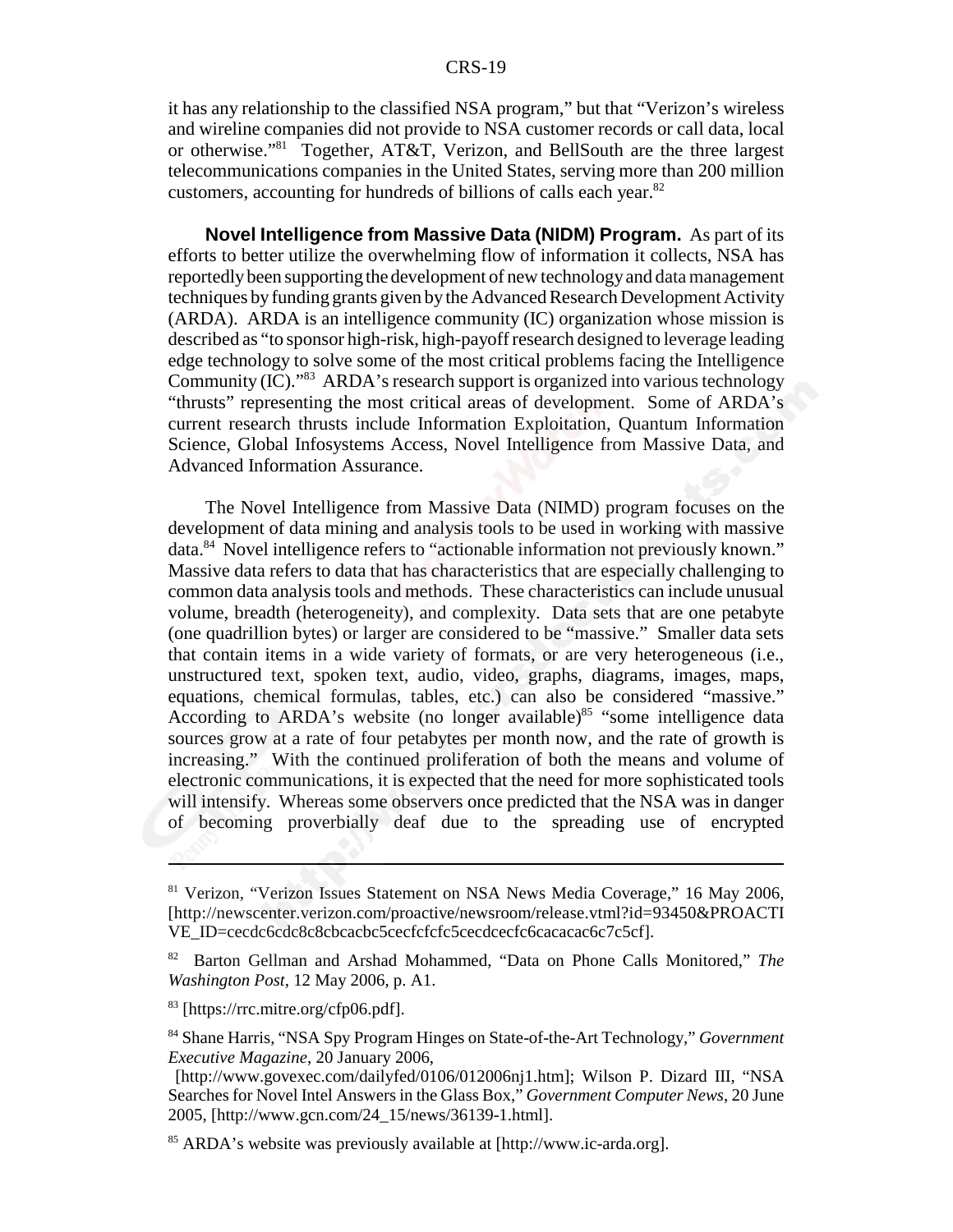communications, it appears that NSA may now be at greater risk of being "drowned" in information.

## **Data Mining Issues**

As data mining initiatives continue to evolve, there are several issues Congress may decide to consider related to implementation and oversight. These issues include, but are not limited to, data quality, interoperability, mission creep, and privacy. As with other aspects of data mining, while technological capabilities are important, other factors also influence the success of a project's outcome.

#### **Data Quality**

Data quality is a multifaceted issue that represents one of the biggest challenges for data mining. Data quality refers to the accuracy and completeness of the data. Data quality can also be affected by the structure and consistency of the data being analyzed. The presence of duplicate records, the lack of data standards, the timeliness of updates, and human error can significantly impact the effectiveness of the more complex data mining techniques, which are sensitive to subtle differences that may exist in the data. To improve data quality, it is sometimes necessary to "clean" the data, which can involve the removal of duplicate records, normalizing the values used to represent information in the database (e.g., ensuring that "no" is represented as a 0 throughout the database, and not sometimes as a 0, sometimes as an N, etc.), accounting for missing data points, removing unneeded data fields, identifying anomalous data points (e.g., an individual whose age is shown as 142 years), and standardizing data formats (e.g., changing dates so they all include MM/DD/YYYY).

#### **Interoperability**

Related to data quality, is the issue of interoperability of different databases and data mining software. Interoperability refers to the ability of a computer system and/or data to work with other systems or data using common standards or processes. Interoperability is a critical part of the larger efforts to improve interagency collaboration and information sharing through e-government and homeland security initiatives. For data mining, interoperability of databases and software is important to enable the search and analysis of multiple databases simultaneously, and to help ensure the compatibility of data mining activities of different agencies. Data mining projects that are trying to take advantage of existing legacy databases or that are initiating first-time collaborative efforts with other agencies or levels of government (e.g., police departments in different states) may experience interoperability problems. Similarly, as agencies move forward with the creation of new databases and information sharing efforts, they will need to address interoperability issues during their planning stages to better ensure the effectiveness of their data mining projects.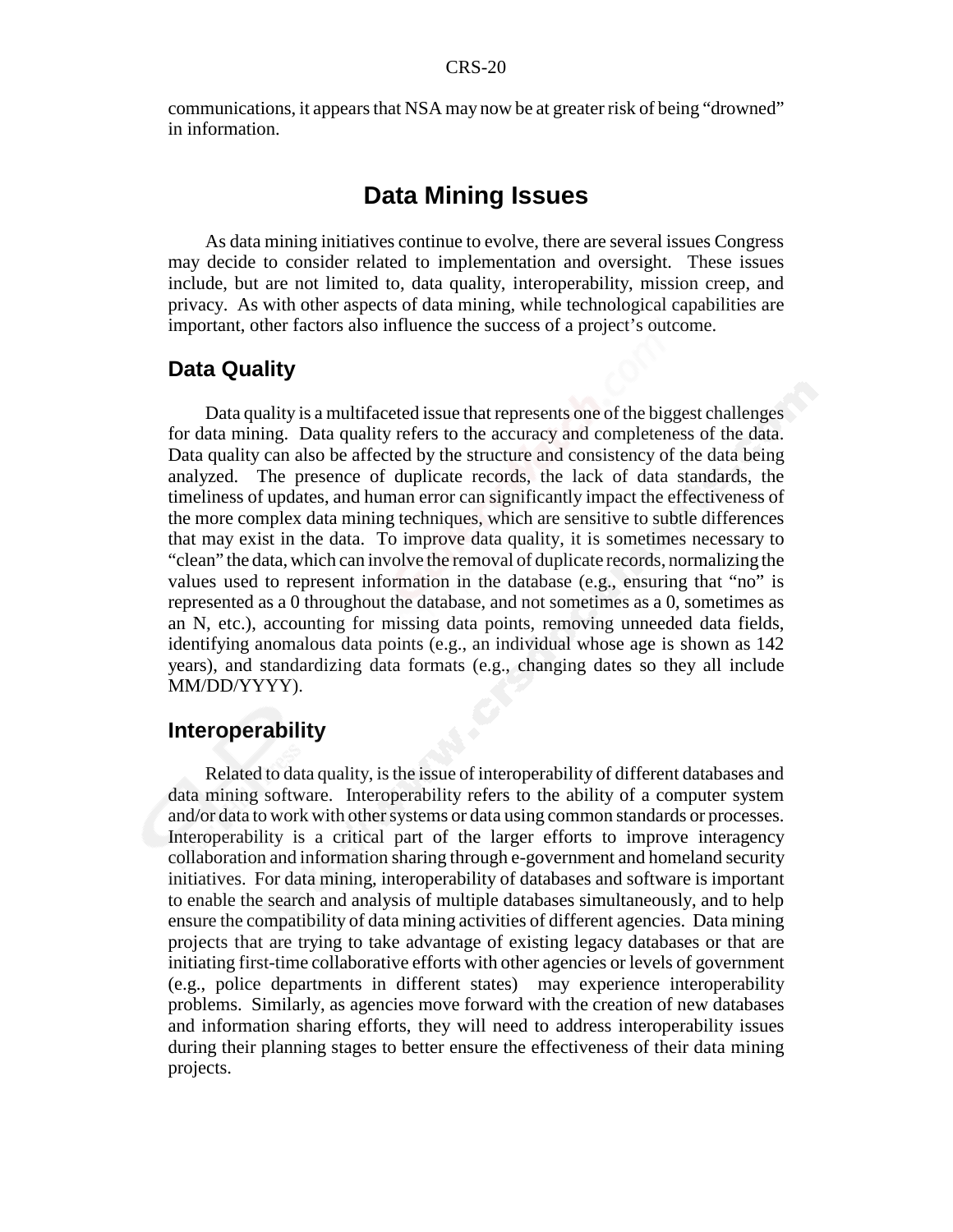#### **Mission Creep**

Mission creep is one of the leading risks of data mining cited by civil libertarians, and represents how control over one's information can be a tenuous proposition. Mission creep refers to the use of data for purposes other than that for which the data was originally collected. This can occur regardless of whether the data was provided voluntarily by the individual or was collected through other means.

Efforts to fight terrorism can, at times, take on an acute sense of urgency. This urgency can create pressure on both data holders and officials who access the data. To leave an available resource unused may appear to some as being negligent. Data holders may feel obligated to make any information available that could be used to prevent a future attack or track a known terrorist. Similarly, government officials responsible for ensuring the safety of others may be pressured to use and/or combine existing databases to identify potential threats. Unlike physical searches, or the detention of individuals, accessing information for purposes other than originally intended may appear to be a victimless or harmless exercise. However, such information use can lead to unintended outcomes and produce misleading results.

One of the primary reasons for misleading results is inaccurate data. All data collection efforts suffer accuracy concerns to some degree. Ensuring the accuracy of information can require costly protocols that may not be cost effective if the data is not of inherently high economic value. In well-managed data mining projects, the original data collecting organization is likely to be aware of the data's limitations and account for these limitations accordingly. However, such awareness may not be communicated or heeded when data is used for other purposes. For example, the accuracy of information collected through a shopper's club card may suffer for a variety of reasons, including the lack of identity authentication when a card is issued, cashiers using their own cards for customers who do not have one, and/or customers who use multiple cards.<sup>86</sup> For the purposes of marketing to consumers, the impact of these inaccuracies is negligible to the individual. If a government agency were to use that information to target individuals based on food purchases associated with particular religious observances though, an outcome based on inaccurate information could be, at the least, a waste of resources by the government agency, and an unpleasant experience for the misidentified individual. As the March 2004 TAPAC report observes, the potential wide reuse of data suggests that concerns about mission creep can extend beyond privacy to the protection of civil rights in the event that information is used for "targeting an individual solely on the basis of religion or expression, or using information in a way that would violate the constitutional guarantee against self-incrimination."87

<sup>86</sup> Technology and Privacy Advisory Committee, Department of Defense. *Safeguarding Privacy in the Fight Against Terrorism*, March 2004, p. 40.

<sup>87</sup> Ibid., p. 39.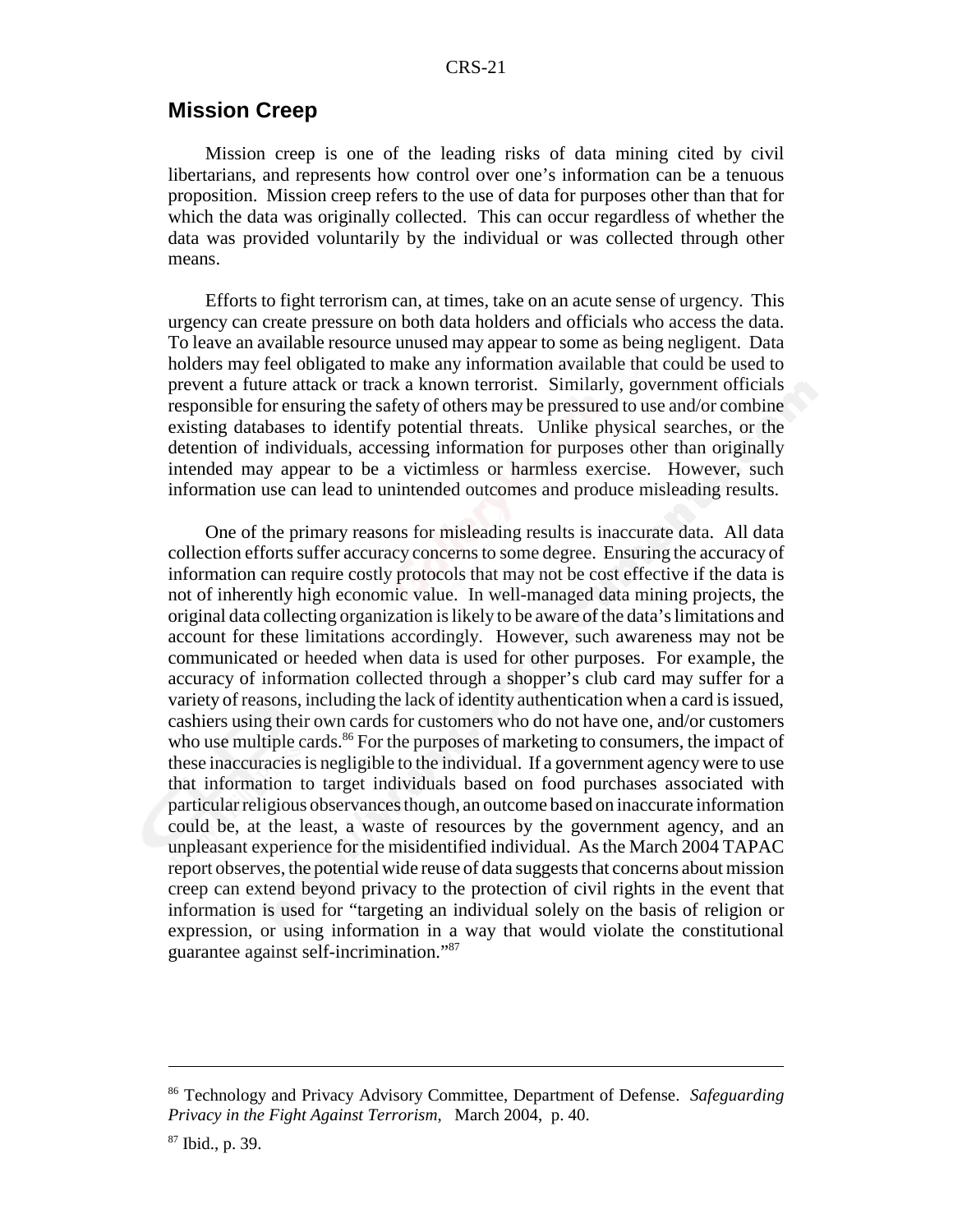#### **Privacy**

As additional information sharing and data mining initiatives have been announced, increased attention has focused on the implications for privacy. Concerns about privacy focus both on actual projects proposed, as well as concerns about the potential for data mining applications to be expanded beyond their original purposes (mission creep). For example, some experts suggest that anti-terrorism data mining applications might also be useful for combating other types of crime as well.<sup>88</sup> So far there has been little consensus about how data mining should be carried out, with several competing points of view being debated. Some observers contend that tradeoffs may need to be made regarding privacy to ensure security. Other observers suggest that existing laws and regulations regarding privacy protections are adequate, and that these initiatives do not pose any threats to privacy. Still other observers argue that not enough is known about how data mining projects will be carried out, and that greater oversight is needed. There is also some disagreement over how privacy concerns should be addressed. Some observers suggest that technical solutions are adequate. In contrast, some privacy advocates argue in favor of creating clearer policies and exercising stronger oversight. As data mining efforts move forward, Congress may consider a variety of questions including, the degree to which government agencies should use and mix commercial data with government data, whether data sources are being used for purposes other than those for which they were originally designed, and the possible application of the Privacy Act to these initiatives.

# Legislation in the 108<sup>th</sup> Congress

During the 108<sup>th</sup> Congress, a number of legislative proposals were introduced that would restrict data mining activities by some parts of the federal government, and/or increase the reporting requirements of such projects to Congress. For example, on January 16, 2003, Senator Feingold introduced S. 188 the Data-Mining Moratorium Act of 2003, which would have imposed a moratorium on the implementation of data mining under the Total Information Awareness program (now referred to as the Terrorism Information Awareness project) by the Department of Defense, as well as any similar program by the Department of Homeland Security. S. 188 was referred to the Committee on the Judiciary.

On January 23, 2003, Senator Wyden introduced S.Amdt. 59, an amendment to H.J.Res. 2, the Omnibus Appropriations Act for Fiscal Year 2003. As passed in its final form as part of the omnibus spending bill (P.L. 108-7) on February 13, 2003, and signed by the President on February 20, 2003, the amendment requires the Director of Central Intelligence, the Secretary of Defense, and the Attorney General to submit a joint report to Congress within 90 days providing details about the TIA

<sup>88</sup> Drew Clark, "Privacy Experts Differ on Merits of Passenger-Screening Program," *Government Executive Magazine*, November 21, 2003, [http://www.govexec.com/dailyfed/ 1103/112103td2.htm].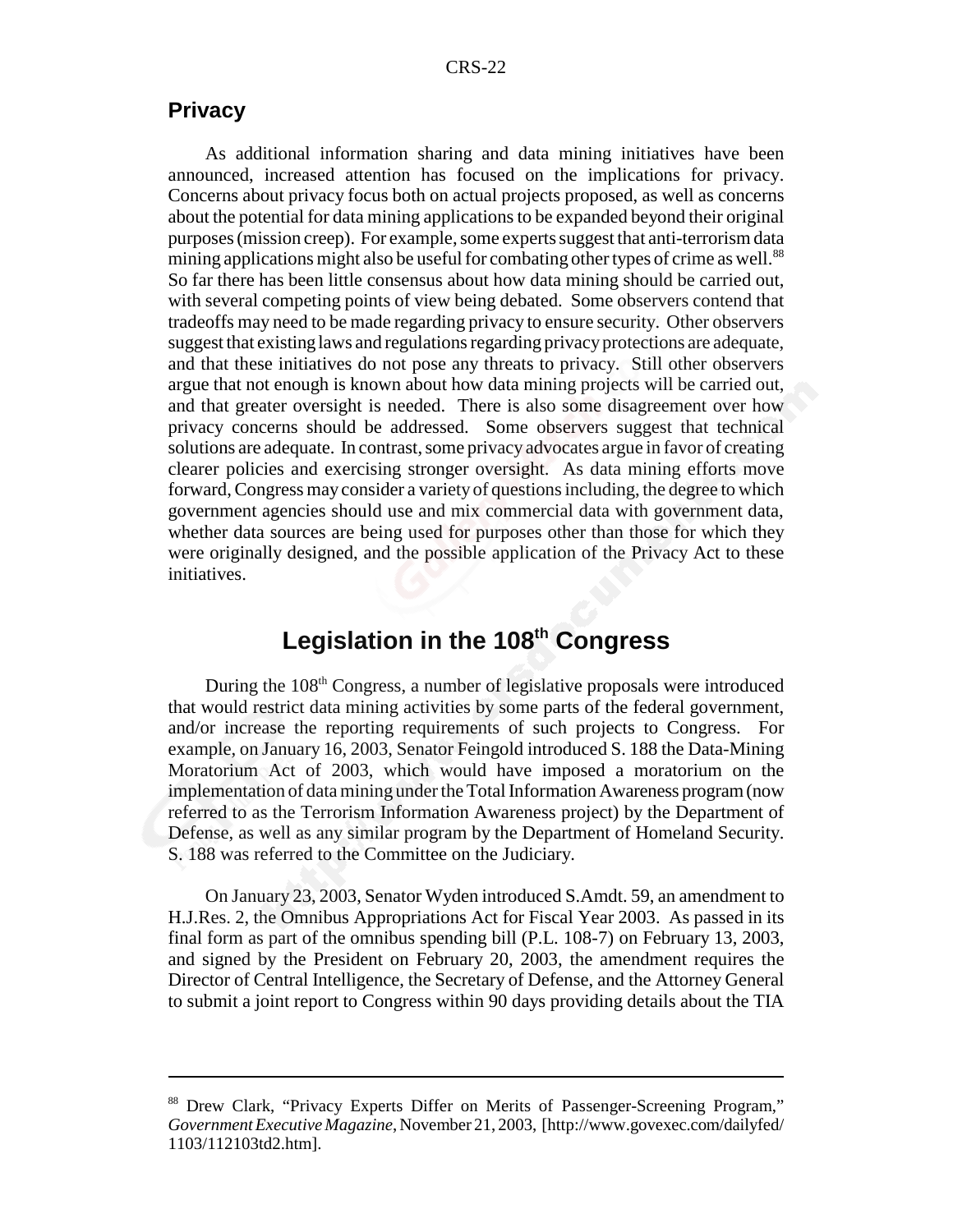program.89 Some of the information required includes spending schedules, likely effectiveness of the program, likely impact on privacy and civil liberties, and any laws and regulations that may need to be changed to fully deploy TIA. If the report was not submitted within 90 days, funding for the TIA program could have been discontinued.90 Funding for TIA was later discontinued in Section 8131 of the FY2004 Department of Defense Appropriations Act (P.L. 108-87), signed into law on September 30, 2003.<sup>91</sup>

On March 13, 2003, Senator Wyden introduced an amendment to S. 165, the Air Cargo Security Act, requiring the Secretary of Homeland Security to submit a report to Congress within 90 days providing information about the impact of CAPPS II on privacy and civil liberties. The amendment was passed by the Committee on Commerce, Science, and Transportation, and the bill was forwarded for consideration by the full Senate (S.Rept. 108-38). In May 2003, S. 165 was passed by the Senate with the Wyden amendment included and was sent to the House where it was referred to the Committee on Transportation and Infrastructure.

Funding restrictions on CAPPSII were included in section 519 of the FY2004 Department of Homeland Security Appropriations Act (P.L. 108-90), signed into law October 1, 2003. This provision included restrictions on the "deployment or implementation, on other than a test basis, of the Computer-Assisted Passenger Prescreening System (CAPPSII)," pending the completion of a GAO report regarding the efficacy, accuracy, and security of CAPPSII, as well as the existence of a system of an appeals process for individuals identified as a potential threat by the system.<sup>92</sup> In its report delivered to Congress in February 2004, GAO reported that "As of January 1, 2004, TSA has not fully addressed seven of the eight CAPPSII issues identified by the Congress as key areas of interest."93 The one issue GAO determined that TSA had addressed is the establishment of an internal oversight board. GAO

<sup>89</sup> The report is available at [http://www.eff.org/Privacy/TIA/TIA-report.pdf].

<sup>90</sup> For more details regarding this amendment, see CRS Report RL31786, *Total Information Awareness Programs: Funding, Composition, and Oversight Issues*, by Amy Belasco.

<sup>91</sup> For further details regarding this provision, see CRS Report RL31805 *Authorization and Appropriations for FY2004: Defense*, by Amy Belasco and Stephen Daggett.

 $92$  Section 519 of P.L. 108-90 specifically identifies eight issues that TSA must address before it can spend funds to deploy or implement CAPPSII on other than a test basis. These include 1. establishing a system of due process for passengers to correct erroneous information; 2. assess the accuracy of the databases being used; 3. stress test the system and demonstrate the efficiency and accuracy of the search tools; 4. establish and internal oversight board; 5. install operational safeguards to prevent abuse; 6. install security measures to protect against unauthorized access by hackers or other intruders; 7. establish policies for effective oversight of system use and operation; and 8. address any privacy concerns related to the system.

<sup>93</sup> General Accounting Office, *Aviation Security: Computer-Assisted Passenger Prescreening System Faces Significant Implementation Challenges*, GAO-04-385, February 2004, p. 4.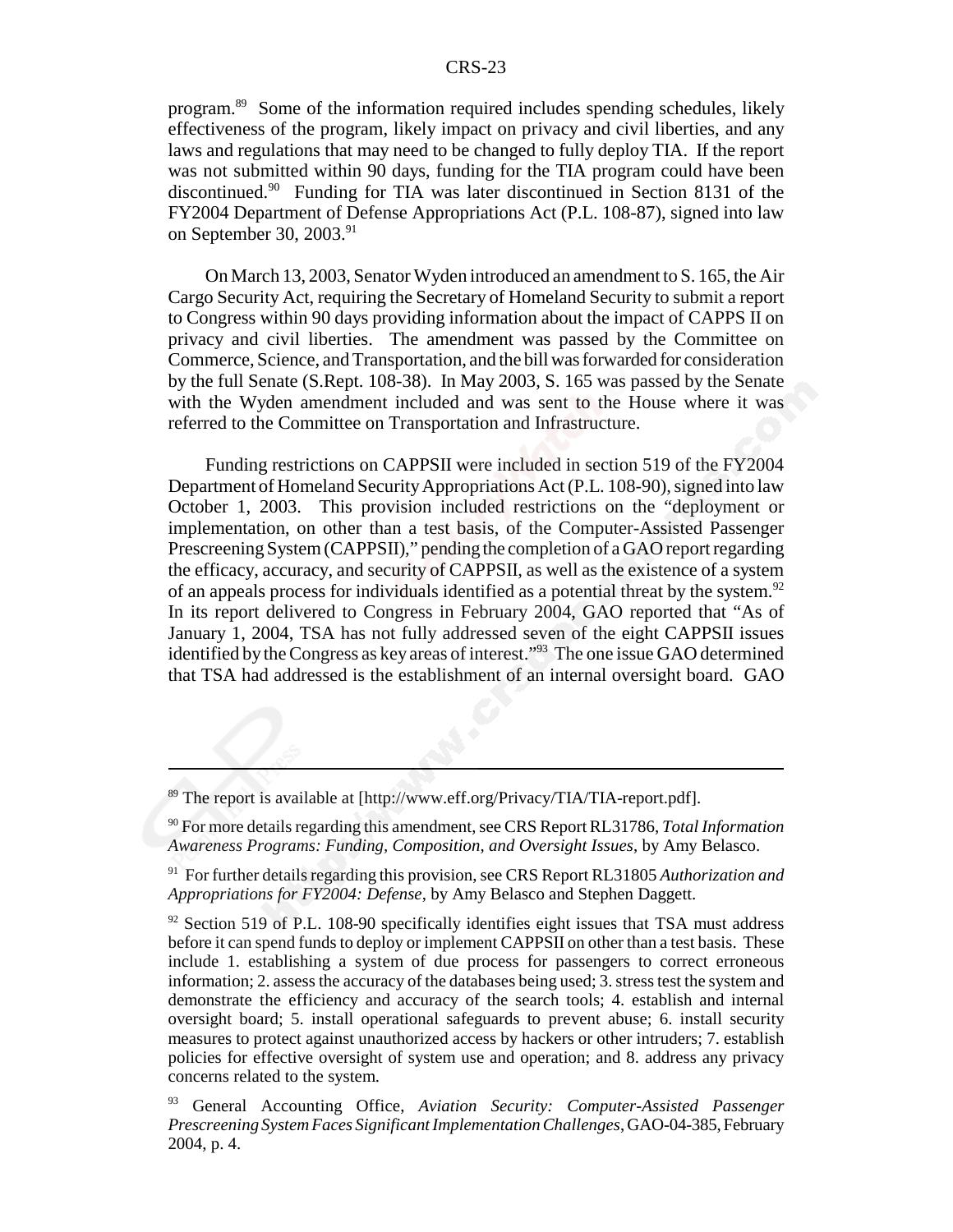attributed the incomplete progress on these issues partly to the "early stage of the system's development."94

On March 25, 2003, the House Committee on Government Reform Subcommittee on Technology, Information Policy, Intergovernmental Relations, and the Census held a hearing on the current and future possibilities of data mining. The witnesses, drawn from federal and state government, industry, and academia, highlighted a number of perceived strengths and weaknesses of data mining, as well as the still-evolving nature of the technology and practices behind data mining.<sup>95</sup> While data mining was alternatively described by some witnesses as a process, and by other witnesses as a productivity tool, there appeared to be a general consensus that the challenges facing the future development and success of government data mining applications were related less to technological concerns than to other issues such as data integrity, security, and privacy. On May 6 and May 20, 2003 the Subcommittee also held hearings on the potential opportunities and challenges for using factual data analysis for national security purposes.

On July 29, 2003, Senator Wyden introduced S. 1484, The Citizens' Protection in Federal Databases Act, which was referred to the Committee on the Judiciary. Among its provisions, S. 1484 would have required the Attorney General, the Secretary of Defense, the Secretary of Homeland Security, the Secretary of the Treasury, the Director of Central Intelligence, and the Director of the Federal Bureau of Investigation to submit to Congress a report containing information regarding the purposes, type of data, costs, contract durations, research methodologies, and other details before obligating or spending any funds on commercially available databases. S. 1484 would also have set restrictions on the conduct of searches or analysis of databases "based solely on a hypothetical scenario or hypothetical supposition of who may commit a crime or pose a threat to national security."

On July 31, 2003, Senator Feingold introduced S. 1544, the Data-Mining Reporting Act of 2003, which was referred to the Committee on the Judiciary. Among its provisions, S. 1544 would have required any department or agency engaged in data mining to submit a public report to Congress regarding these activities. These reports would have been required to include a variety of details about the data mining project, including a description of the technology and data to be used, a discussion of how the technology will be used and when it will be deployed, an assessment of the expected efficacy of the data mining project, a privacy impact assessment, an analysis of the relevant laws and regulations that would govern the project, and a discussion of procedures for informing individuals their personal information will be used and allowing them to opt out, or an explanation of why such procedures are not in place.

 $94$  Ibid.

<sup>&</sup>lt;sup>95</sup> Witnesses testifying at the hearing included Florida State Senator Paula Dockery, Dr. Jen Que Louie representing Nautilus Systems, Inc., Mark Forman representing OMB, Gregory Kutz representing GAO, and Jeffrey Rosen, an Associate Professor at George Washington University Law School.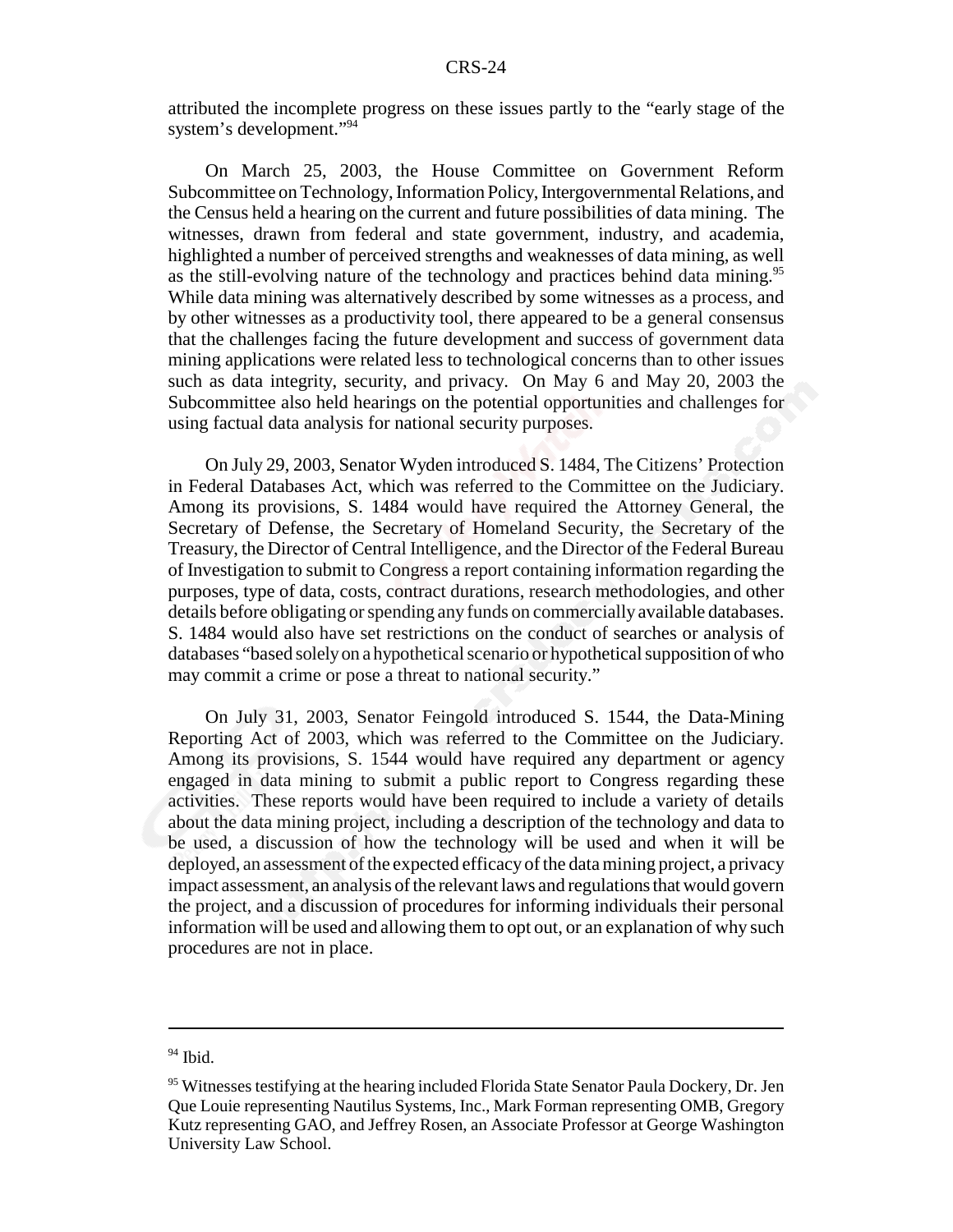Also on July 31, 2003, Senator Murkowski introduced S. 1552, the Protecting the Rights of Individuals Act, which was referred to the Committee on the Judiciary. Among its provisions, section 7 of S. 1552 would have imposed a moratorium on data mining by any federal department or agency "except pursuant to a law specifically authorizing such data-mining program or activity by such department or agency." It also would have required

The head of each department or agency of the Federal Government that engages or plans to engage in any activities relating to the development or use of a datamining program or activity shall submit to Congress, and make available to the public, a report on such activities.

On May 5, 2004, Representative McDermott introduced H.R. 4290, the Data-Mining Reporting Act of 2004, which was referred to the House Committee on Government Reform Subcommittee on Technology, Information Policy, Intergovernmental Relations, and the Census. H.R. 4290 would have required

each department or agency of the Federal Government that is engaged in any activity or use or develop data-mining technology shall each submit a public report to Congress on all such activities of the department or agency under the jurisdiction of that official.

A similar provision was included in H.R. 4591/S. 2528, the Civil Liberties Restoration Act of 2004. S. 2528 was introduced by Senator Kennedy on June 16, 2004 and referred to the Committee on the Judiciary. H.R. 4591 was introduced by Representative Berman on June 16, 2004 and referred to the Committee on the Judiciary and the Permanent Select Committee on Intelligence.

# Legislation in the 109<sup>th</sup> Congress

Data mining has continued to be a subject of interest to Congress in the  $109<sup>th</sup>$ Congress. On April 6, 2005, H.R. 1502, the Civil Liberties Restoration Act of 2005 was introduced by Representative Berman and was referred to the Committee on the Judiciary<sup>96</sup>, the Permanent Select Committee on Intelligence, and the Committee on Homeland Security. Section 402, Data-Mining Report, of H.R. 1502 would require that

The Head of each department or agency of the Federal Government that is engaged in any activity or use or develop data-mining technology shall each submit a public report to Congress on all such activities of the department or agency under the jurisdiction of that official.

As part of their content, these reports would be required to provide, for each data mining activity covered by H.R. 1502, information regarding the technology and data being used; information on how the technology would be used and the target dates for deployment; an assessment of the likely efficacy of the data mining

<sup>&</sup>lt;sup>96</sup> H.R. 1502 was referred to the Subcommittee on Immigration, Border Security, and Claims on May 10, 2005, and later discharged by the subcommittee on July 8, 2005.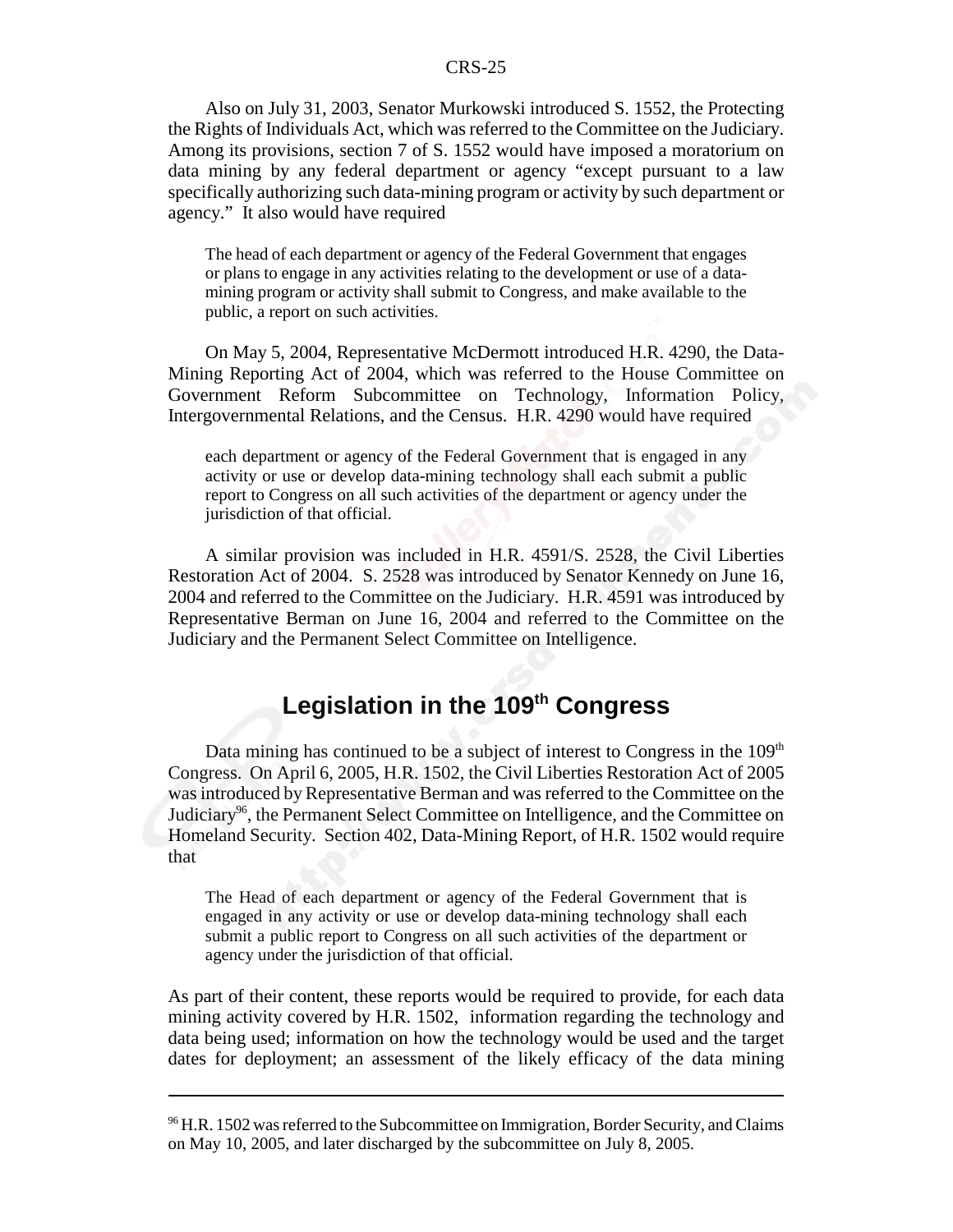technology; an assessment of the likely impact of the activity on privacy and civil liberties; a list and analysis of the laws and regulations that would apply to the data mining activity and whether these laws and regulations would need to be modified to allow the data mining activity to be implemented; information on the policies, procedures, and guidelines that would be developed and applied to protect the privacy and due process rights of individuals, and ensure that only accurate information is collected and used; and information on how individuals whose information is being used in the data mining activity will be notified of the use of their information, and, if applicable, what options will be available for individual to opt-out of the activity. These reports would be due to Congress no later than 90 days after the enactment of H.R. 1502, and would be required to be updated annually to include "any new data-mining technologies."

On June 6, 2005, S. 1169, the Federal Agency Data-Mining Reporting Act of 2005 was introduced by Senator Feingold, and was referred to the Senate Committee on the Judiciary. Among its provisions, S. 1169 would require any department or agency engaged in data mining to submit a public report to Congress regarding these activities. These reports would have been required to include a variety of details about the data mining project, including a description of the technology and data to be used, a discussion of the plans and goals for using the technology when it will be deployed, an assessment of the expected efficacy of the data mining project, a privacy impact assessment, an analysis of the relevant laws and regulations that would govern the project, and a discussion of procedures for informing individuals their personal information will be used and allowing them to opt out, or an explanation of why such procedures are not in place.

On October 6, 2005, H.R. 4009, the Department of Homeland Security Reform Act of 2005, was introduced by Representative Thompson, and was referred to the Committee on Homeland Security, the Permanent Select Committee on Intelligence, and the Committee on Transportation and Infrastructure. Section 203(c)(16) would direct the Chief Intelligence Officer, as established in Section 203(a):

To establish and utilize, in conjunction with the Chief Information Officer of the Department, a secure communications and information technology infrastructure, including data-mining and other advanced analytical tools, in order to access, receive, and analyze data and information in furtherance of the responsibilities under this section, and to disseminate information acquired and analyzed by the Department, as appropriate.

On December 6, 2005, H.R. 4437, the Border Protection, Antiterrorism, and Illegal Immigration Control Act of 2005 was introduced by Representative Sensenbrenner and was referred to the Committee on the Judiciary and the Committee on Homeland Security. On December 8, 2005, the Committee on the Judiciary held a markup session and ordered an amended version of H.R. 4437 to be reported. On December 13, 2005, the Committee on Homeland Security discharged the bill, which was subsequently referred to and discharged from the Committee on Education and the Workforce and the Committee on Ways and Means. On December 16, 2005, H.R. 4437 was passed by the House and sent to the Senate.